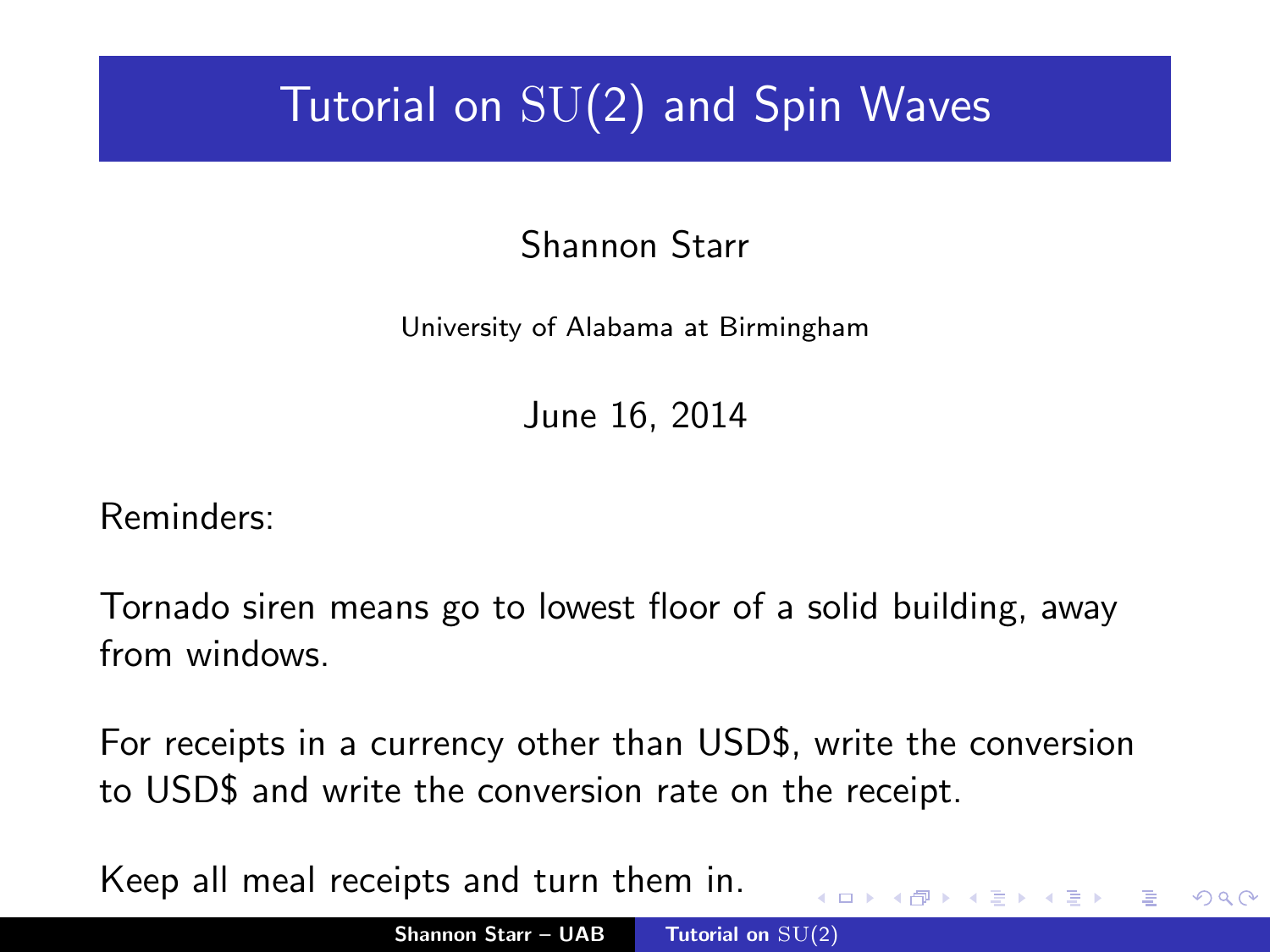## Outline:

- 1. The Lie Group SU(2)
- 2. Representations of SU(2)
- 3. Tensor products of representations
- 4. Spin waves in the Heisenberg ferromagnet

∽≏ດ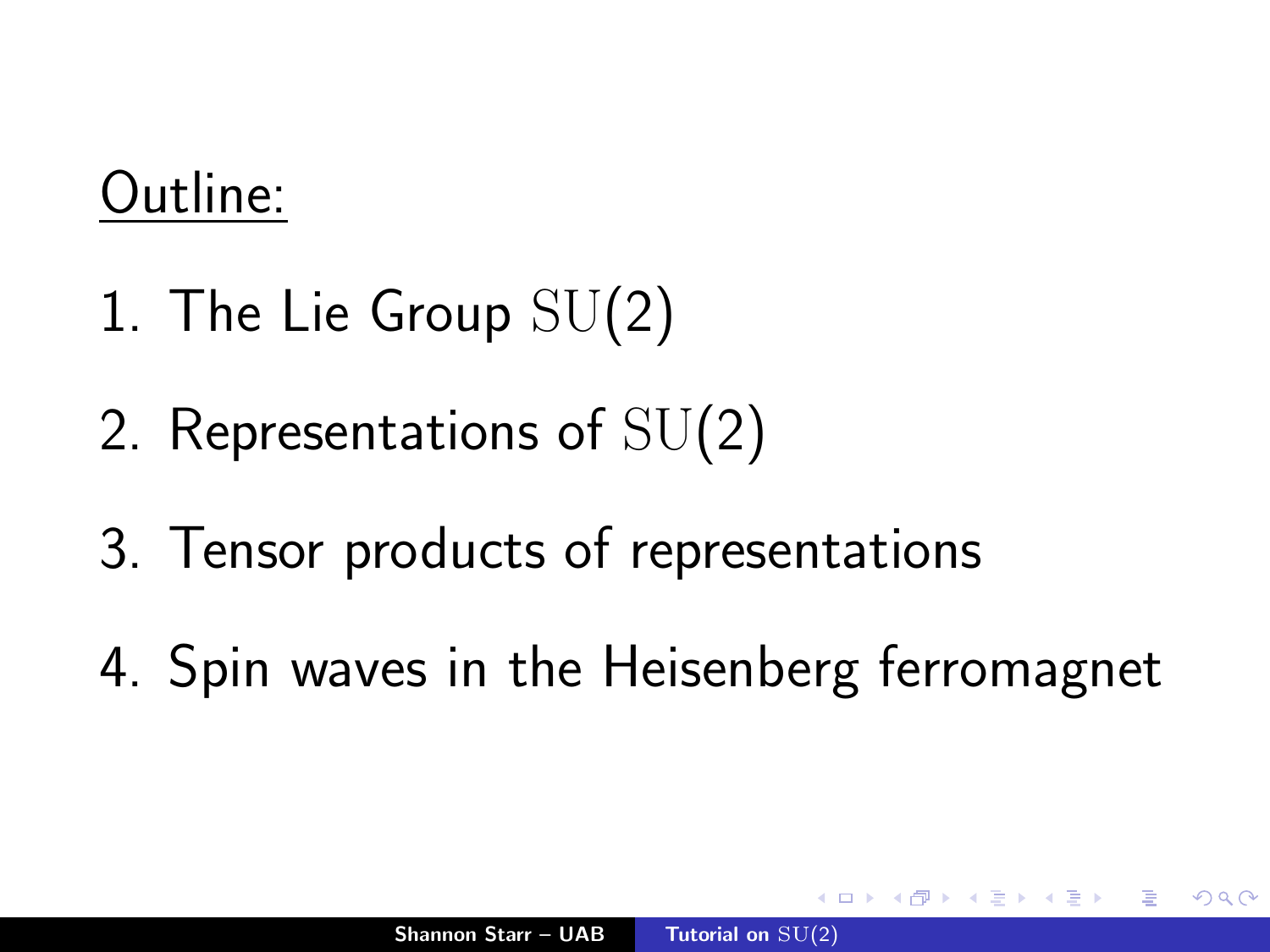### Lie Group SU(2)

$$
SU(2) = \{U \in M_2(\mathbb{C}) : U^*U = \mathbb{1}, \det(U) = 1\}
$$
  
Define  $\mathbf{i} = \begin{bmatrix} 0 & -i \\ -i & 0 \end{bmatrix}$ ,  $\mathbf{j} = \begin{bmatrix} 0 & -1 \\ 1 & 0 \end{bmatrix}$ , and  $\mathbf{k} = \begin{bmatrix} -i & 0 \\ 0 & i \end{bmatrix}$ .  

$$
U = \begin{bmatrix} \alpha & \beta \\ \gamma & \delta \end{bmatrix} \Rightarrow
$$

$$
U^*U = \begin{bmatrix} |\alpha|^2 + |\gamma|^2 & \overline{\alpha}\beta + \overline{\gamma}\delta \\ \overline{\beta}\alpha + \overline{\delta}\gamma & |\beta|^2 + |\delta|^2 \end{bmatrix} = \mathbb{1} = \begin{bmatrix} 1 & 0 \\ 0 & 1 \end{bmatrix},
$$
and 
$$
\det(U) = \begin{vmatrix} \alpha & \beta \\ \gamma & \delta \end{vmatrix} = \alpha\delta - \beta\gamma = 1
$$

This implies  $\delta = \overline{\alpha}$ ,  $\gamma = -\overline{\beta}$  and  $|\alpha|^2 + |\beta|^2 = 1$ .

So  $U = x\mathbf{i} + y\mathbf{j} + z\mathbf{k} + t\mathbf{l}$  with  $(x, y, z, t) \in \mathbb{S}^3 \subset \mathbb{R}^4$ .

メ御き メミメ メミメー

重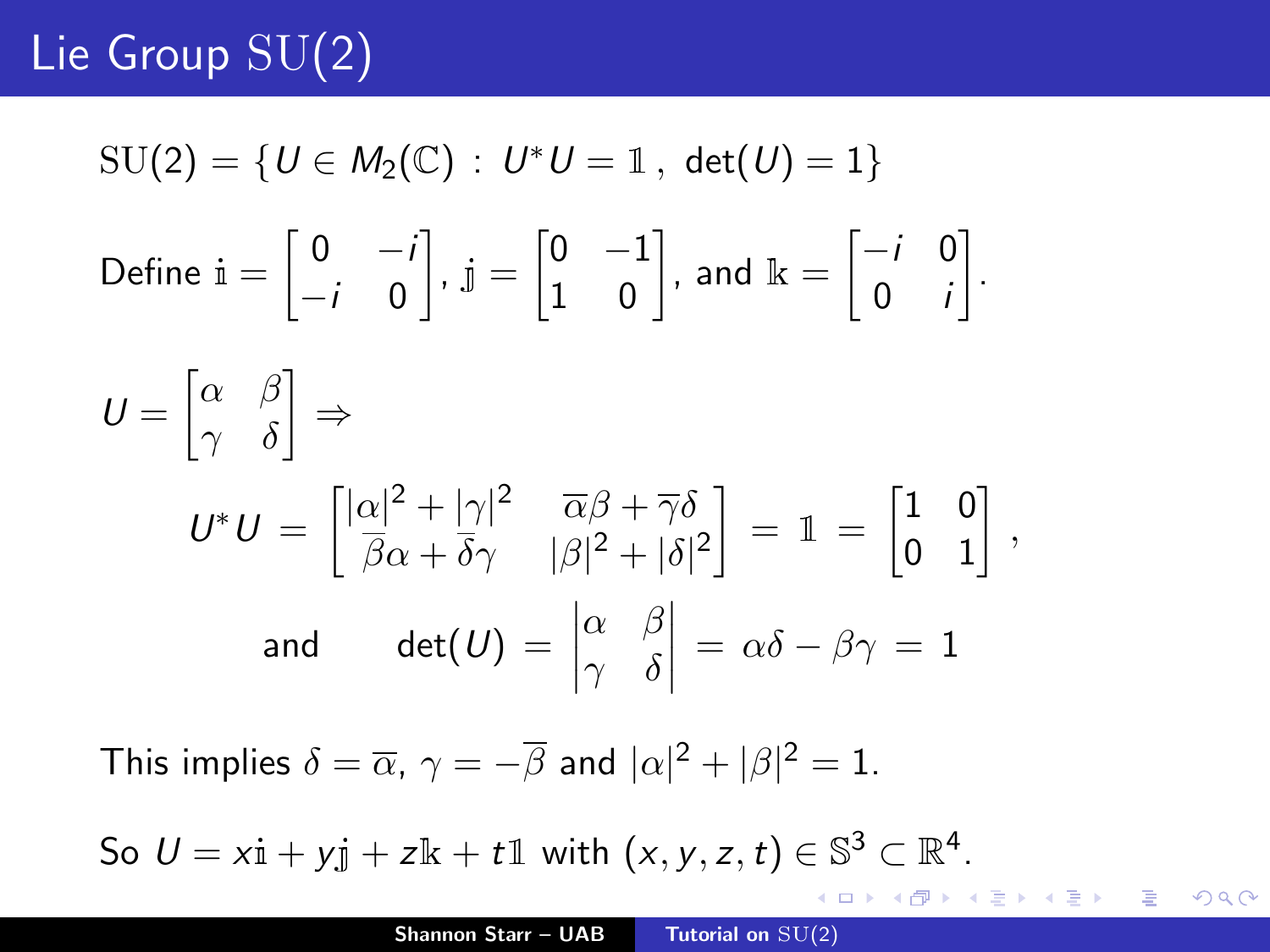Consider for example, the problem from QM

<span id="page-3-0"></span>
$$
i\hbar \frac{\partial}{\partial t} \Psi(\mathbf{x}, t) = \left(-\frac{\hbar^2}{2m} \Delta + V(\mathbf{x})\right) \Psi(\mathbf{x}, t), \qquad (1)
$$

for  $V(\mathbf{x}) = v(|\mathbf{x}|)$  for some nice function  $v : [0, \infty) \to \mathbb{R}$ .

$$
SO(3) = \{ R \in M_3(\mathbb{R}) : R^T R = I, det(R) = 1 \}
$$

For any  $R \in SO(3)$ , if  $\Psi$  solves [\(1\)](#page-3-0), and if  $\Phi(\mathbf{x},t) = \Psi(R\mathbf{x},t)$ , then  $\Phi$  also solves  $(1)$ .

∢ 伊 ≯ ∢ 唐 ≯

つくい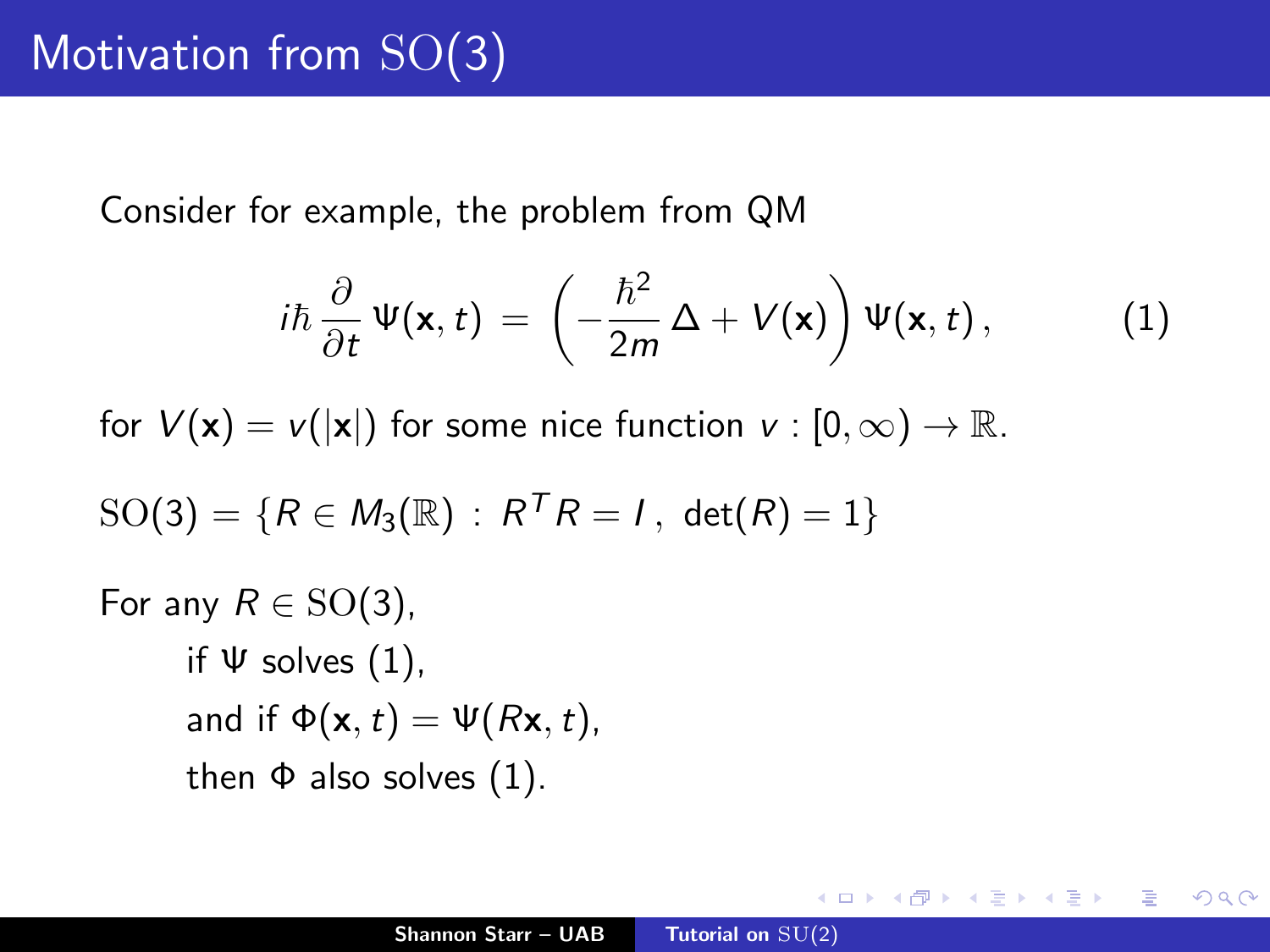For any  $R \in SO(3)$  the operators H and  $U_R$  commute, where 4

$$
H = -\frac{1}{2m}\Delta + V(\mathbf{x})
$$

and

$$
U_R \Psi(\mathbf{x}) = \Psi(R\mathbf{x}).
$$

$$
L_z \Psi(\mathbf{x}) = \frac{1}{i} \left( x \frac{\partial}{\partial y} - y \frac{\partial}{\partial x} \right) \Psi(\mathbf{x}) = \frac{1}{i} \frac{d}{dt} \Big|_{t=0} \Psi(R_t \mathbf{x}),
$$
  
where  $R_t = \begin{bmatrix} \cos t & -\sin t & 0 \\ \sin t & \cos t & 0 \\ 0 & 0 & 1 \end{bmatrix}.$ 

 $L_x$  and  $L_y$  defined symmetrically: derivatives of rotations around x and y.

 $\leftarrow$   $\Box$   $\rightarrow$ 

メタメメ ミメメ ミメ

重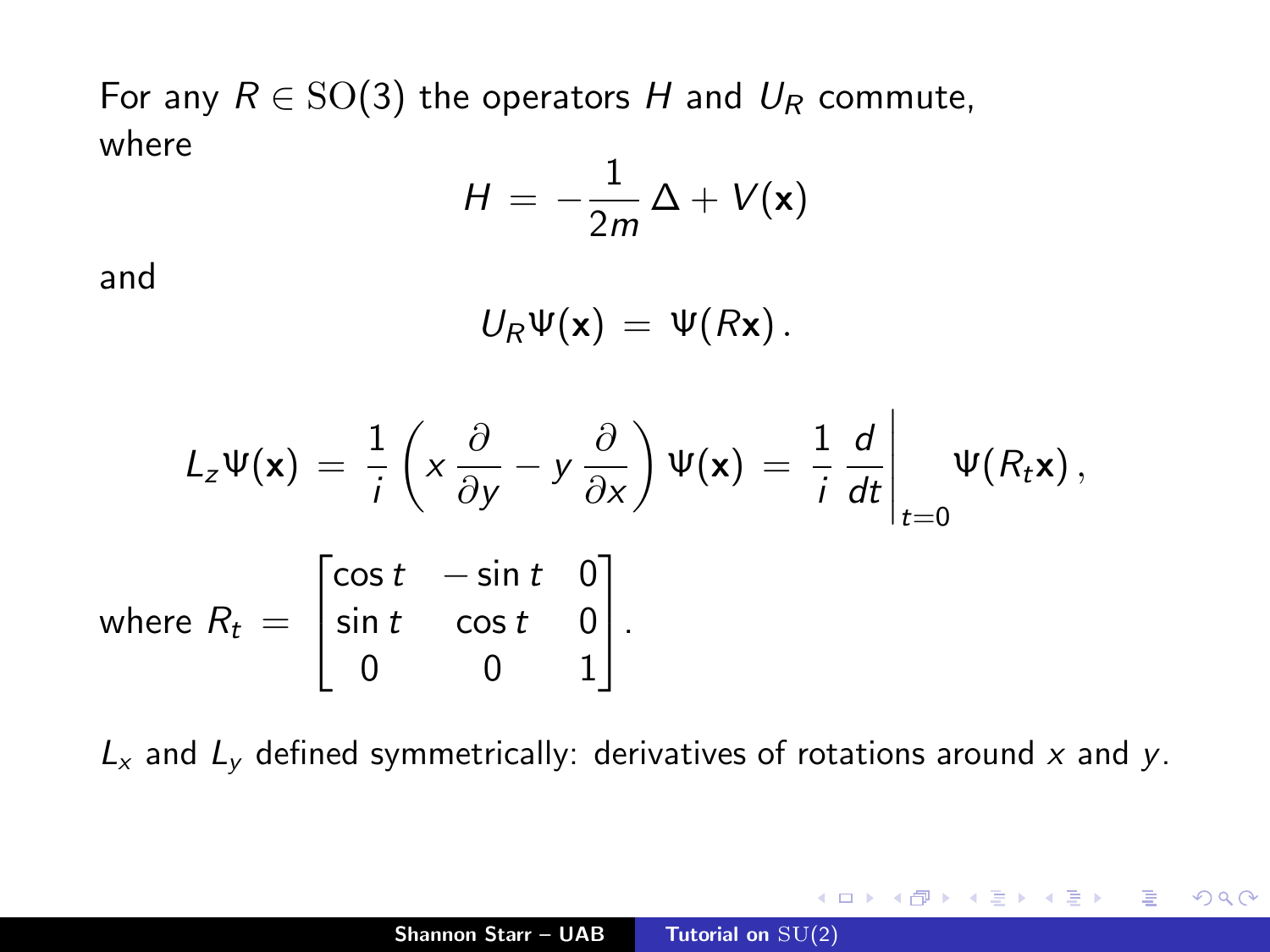#### Commutation relations

The commutator is  $[A, B] = AB - BA$ .

$$
[L_x, L_y] = \left[\frac{1}{i}\left(y\frac{\partial}{\partial z} - z\frac{\partial}{\partial y}\right), \frac{1}{i}\left(z\frac{\partial}{\partial x} - x\frac{\partial}{\partial z}\right)\right]
$$

$$
= -\left[y\frac{\partial}{\partial z}, z\frac{\partial}{\partial x}\right] - \left[z\frac{\partial}{\partial y}, x\frac{\partial}{\partial z}\right]
$$

But  $\frac{\partial}{\partial z}(z\Psi(\mathbf{x})) - z\frac{\partial}{\partial z}\Psi(\mathbf{x}) = \Psi(\mathbf{x})$ . So

$$
[L_x, L_y] = -y \frac{\partial}{\partial x} + x \frac{\partial}{\partial y} = iL_z.
$$

And, similarly,  $[L_v, L_z] = iL_x$  and  $[L_z, L_x] = iL_v$ .

メ御き メミメ メミド

 $2Q$ 

<span id="page-5-0"></span>目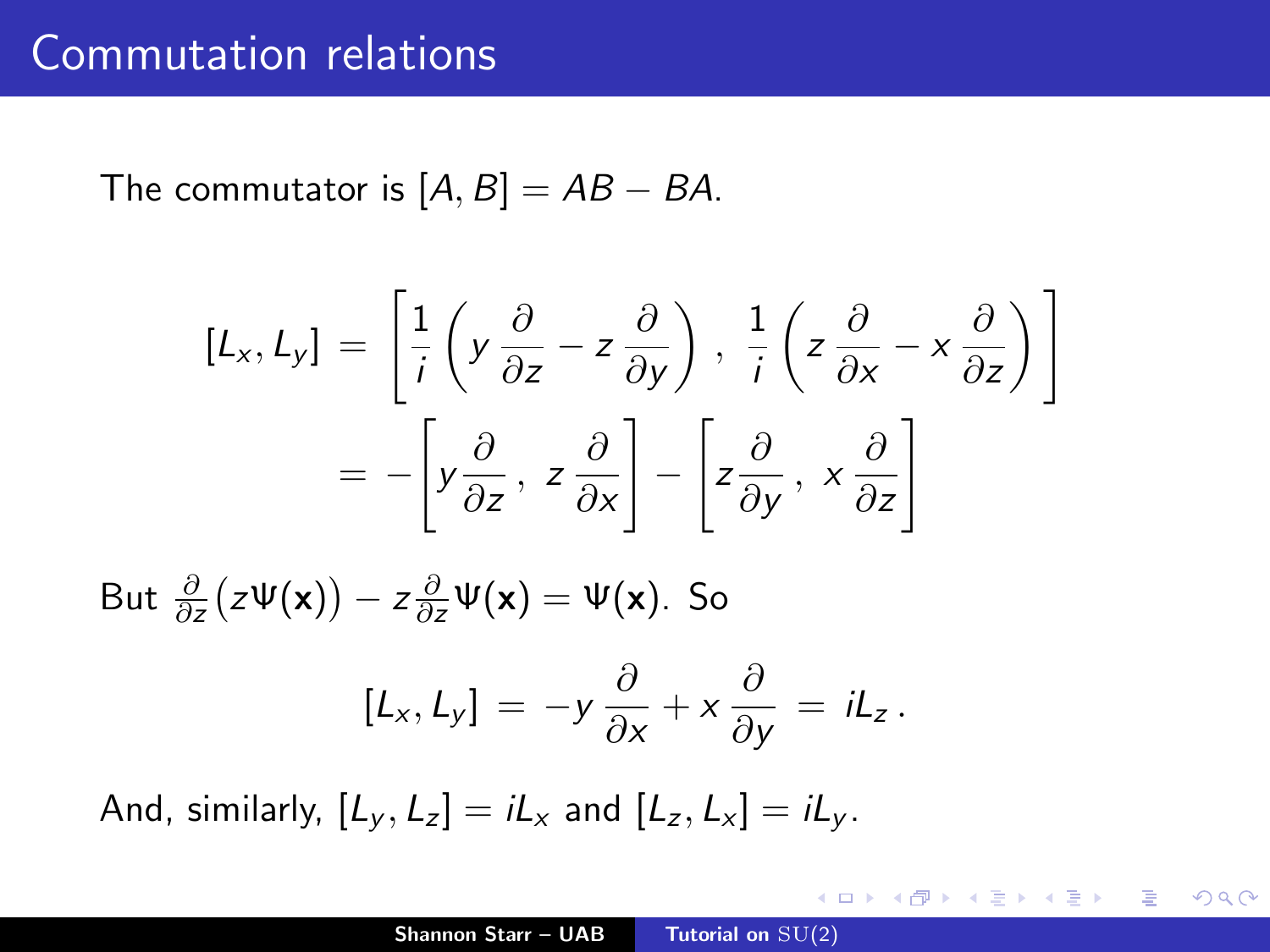### Back to  $\overline{{\rm SU}}(2)$ :

$$
\dot{\mathbb{I}} = \begin{bmatrix} 0 & -i \\ -i & 0 \end{bmatrix}, \ \dot{\mathbb{J}} = \begin{bmatrix} 0 & -1 \\ 1 & 0 \end{bmatrix}, \text{ and } \mathbb{I} = \begin{bmatrix} -i & 0 \\ 0 & i \end{bmatrix}.
$$

The multiplication formulas for the quaternions are

$$
\; i \; j \; = \; \Bbbk \; , \; j \, \Bbbk \; = \; i \; , \; \Bbbk i \; = \; j \; ,
$$

and

$$
\text{ j} \, \text { i } = \, - \, \Bbbk \, , \, \, \mathbb{k} \, \text { j } = \, - \, \text { i } \, , \, \, \text { i } \, \Bbbk \, = \, - \, \text { j } \, , \, .
$$

So  $[i, j] = 2k$ , etc.

$$
S^x = \frac{i}{2} \mathbf{i}, \ S^y = \frac{i}{2} \mathbf{j}, \ S^z = \frac{i}{2} \mathbf{k}.
$$
  

$$
S^x = \begin{bmatrix} 0 & 1/2 \\ 1/2 & 0 \end{bmatrix}, \quad S^y = \begin{bmatrix} 0 & -i/2 \\ i/2 & 0 \end{bmatrix}, \quad S^z = \begin{bmatrix} 1/2 & 0 \\ 0 & -1/2 \end{bmatrix}
$$

K ロ ▶ K 御 ▶ K 君 ▶ K 君 ▶

重

<span id="page-6-0"></span> $299$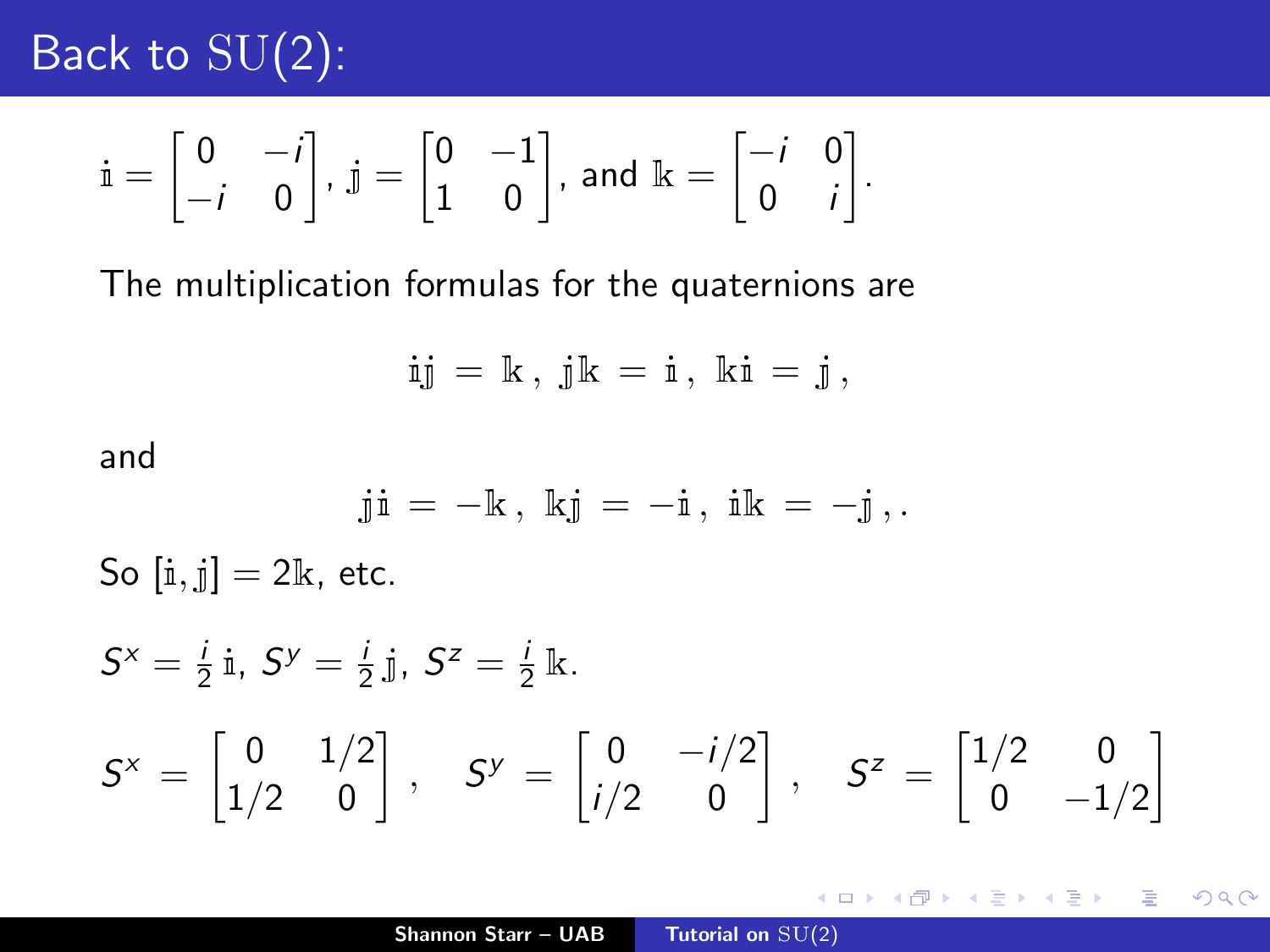### Relation between  $SU(2)$  and  $SO(3)$

 $SU(2)$  is the set of unit quaternions  $U = x\text{i} + y\text{j} + z\text{k} + t\text{l}$  with  $x^2 + y^2 + z^2 + t^2 = 1$ .

A "pure imaginary" quaternion is  $Q = a\text{i} + b\text{j} + c\text{k}$ ,  $(a, b, c) \in \mathbb{R}^3$ .

Given a pure imaginary quaternion,  $UQU^*$  is also pure imaginary.

By multiplicativity of the  $\ell^2$ -norm,  $Q \mapsto UQU^*$  is an isometry.

If  $U \neq \pm \mathbb{1}$ , let  $Q = (x\mathbf{i} + y\mathbf{j} + z\mathbf{k})/\sqrt{x^2 + y^2 + z^2}$ . Let R and S be pure imaginary unit quaternions such that  $QR = S$ . Then  $UQU^* = Q$  and setting  $\cos \theta = t$ ,

$$
URU^* = \cos(2\theta)R + \sin(2\theta)S, \text{ } USU^* = \cos(2\theta)S - \sin(2\theta)R.
$$

<span id="page-7-0"></span> $\Omega$ 

If  $U = \pm 1$  then  $UQU^* = Q$  for all  $Q = ai + bi + ck$  $Q = ai + bi + ck$  $Q = ai + bi + ck$  $Q = ai + bi + ck$  $Q = ai + bi + ck$  $Q = ai + bi + ck$  $Q = ai + bi + ck$ [.](#page-0-0)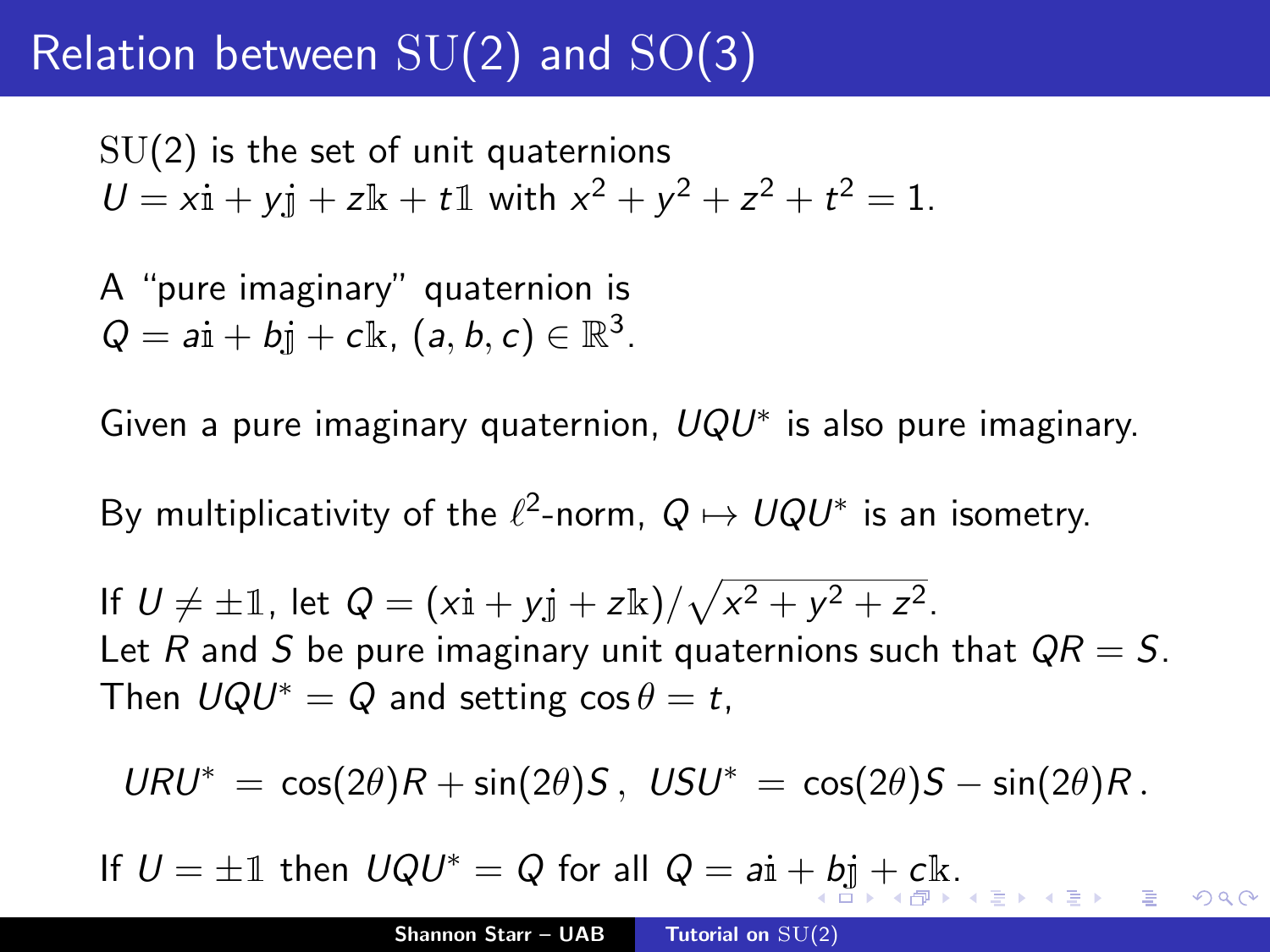# Irreducible representations

Shannon Starr – UAB [Tutorial on](#page-0-0)  $SU(2)$ 

 $2Q$ 

<span id="page-8-0"></span>扂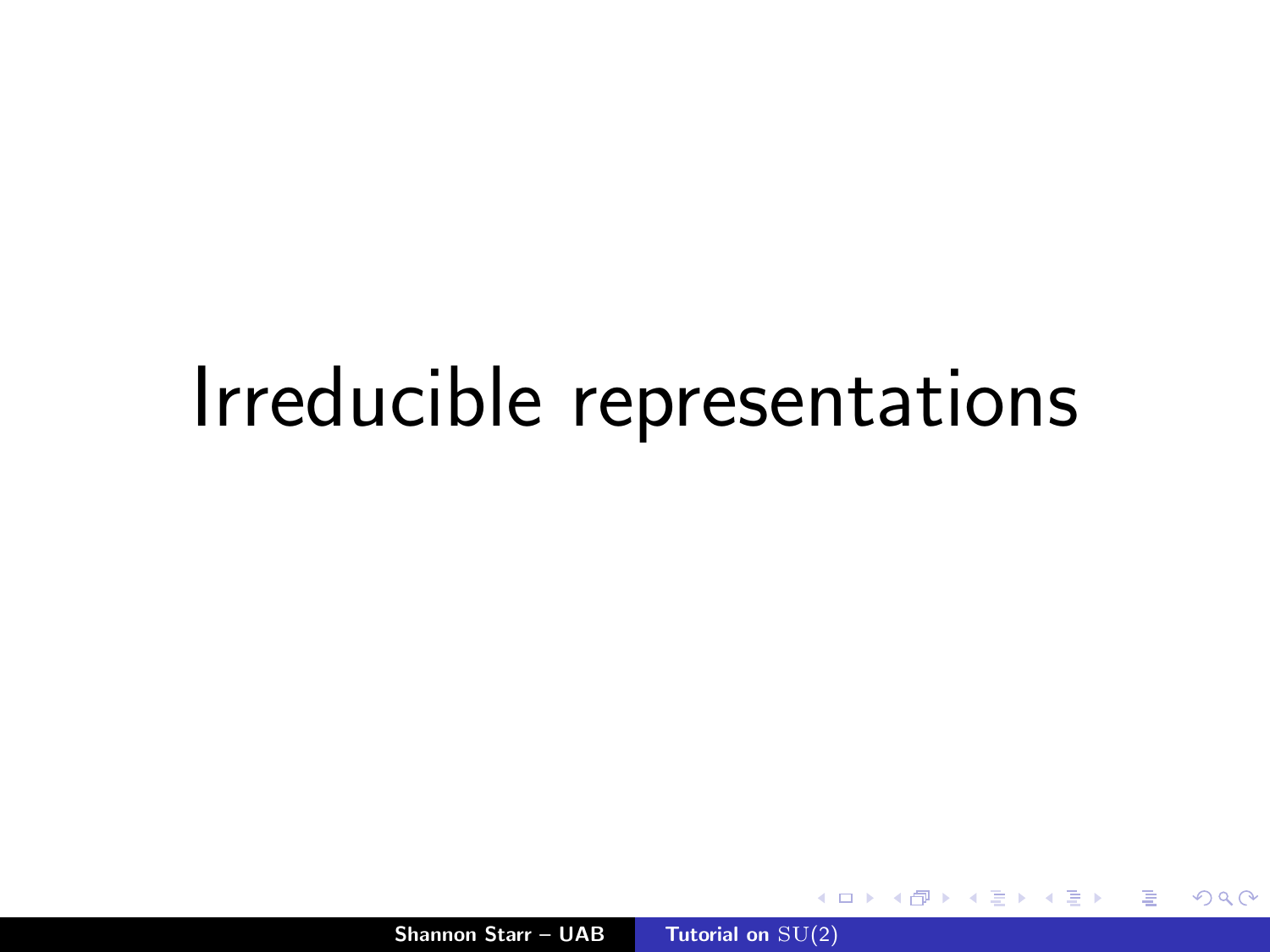A representation of  $SU(2)$  is a vector space V along with operators  $J^{\times}$ ,  $J^{\times}$  and  $J^z$  on V such that

$$
[J^x, J^y] = iJ^z, \quad [J^y, J^z] = iJ^x, \quad [J^z, J^x] = iJ^y.
$$

The representation is finite dimensional if  $V$  is.

A finite dimensional representation is unitary if  $V$  is a Hilbert space and  $J^{\times}$ ,  $J^{\times}$  and  $J^z$  are Hermitian.

Fact: Every finite dimensional representation may be equipped with an inner-product to make the representation unitary.

Let  $j$  be the largest eigenvalue of  $S^z$ . Let  $\psi_j \in V$  be an eigenvector.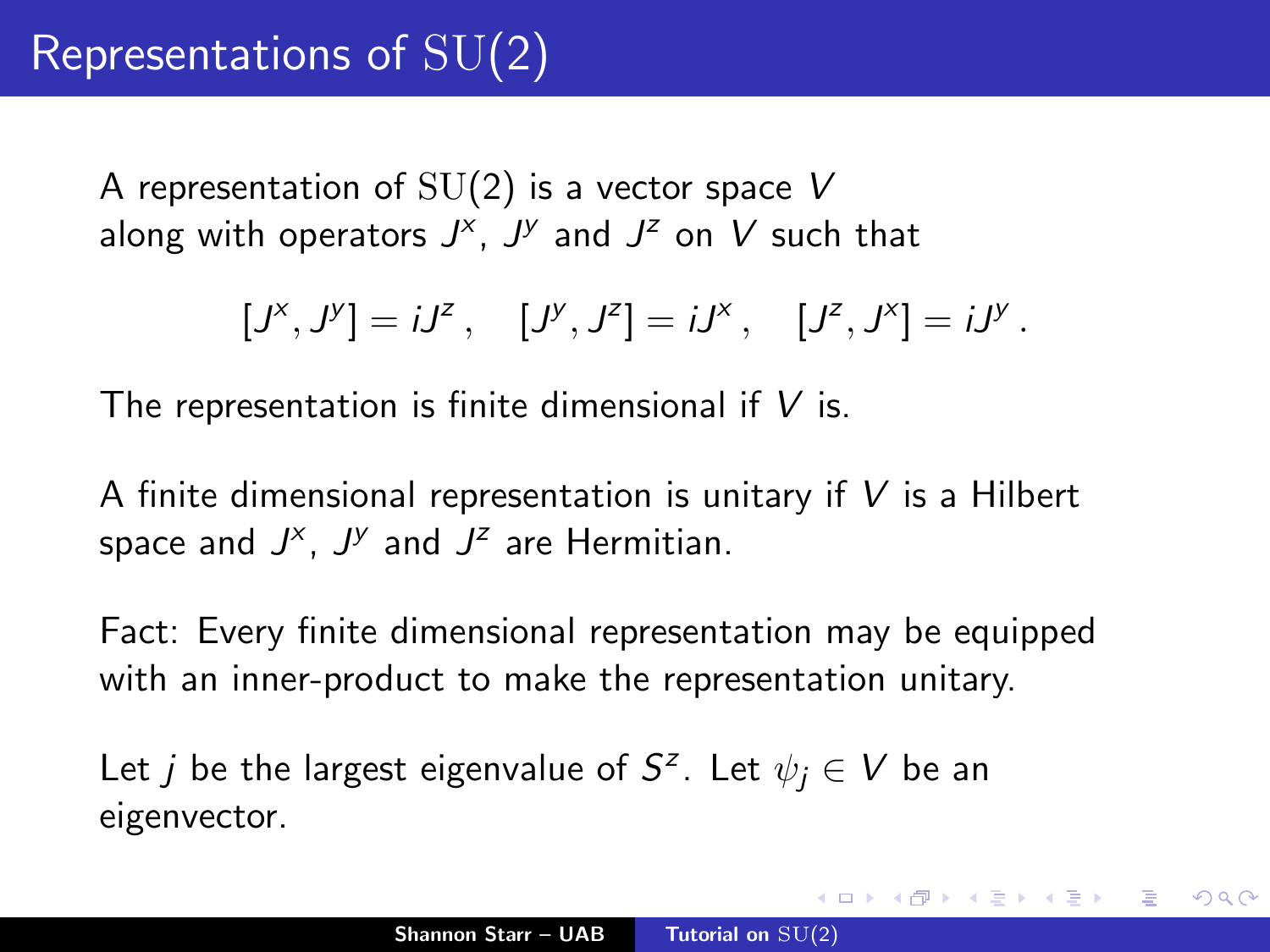Define the spin-raising and lowering operators  $J^+$  and  $J^-$  as  $J^{\pm} = J^{\times} \pm iJ^{\times}$ .

Then 
$$
[J^z, J^{\pm}] = [J^z, J^x] \pm i[J^z, J^y] = iJ^y \pm J^x = \pm J^{\pm}
$$
.

Hence,

$$
JzJ+\psi_j = [Jz, J+]\psi_j + J+Jz\psi_j
$$
  
= J<sup>+</sup>\psi\_j + J<sup>+</sup>j\psi\_j  
= (j + 1)J<sup>+</sup>\psi\_j.

So  $J^+\psi_j=0$ .

Similarly, for any  $k \in \{1,2,\dots\}$ , we have  $(J^-)^k \psi_j$  is an eigenvector of  $J^z$  with eigenvalue  $j-k$ , unless  $(J^-)^k\psi_j=0.$ 

Let  $k_*$  be the smallest k such that  $(J^-)^k \psi_j = 0$ .

メ御 メメ ヨ メ ミ メー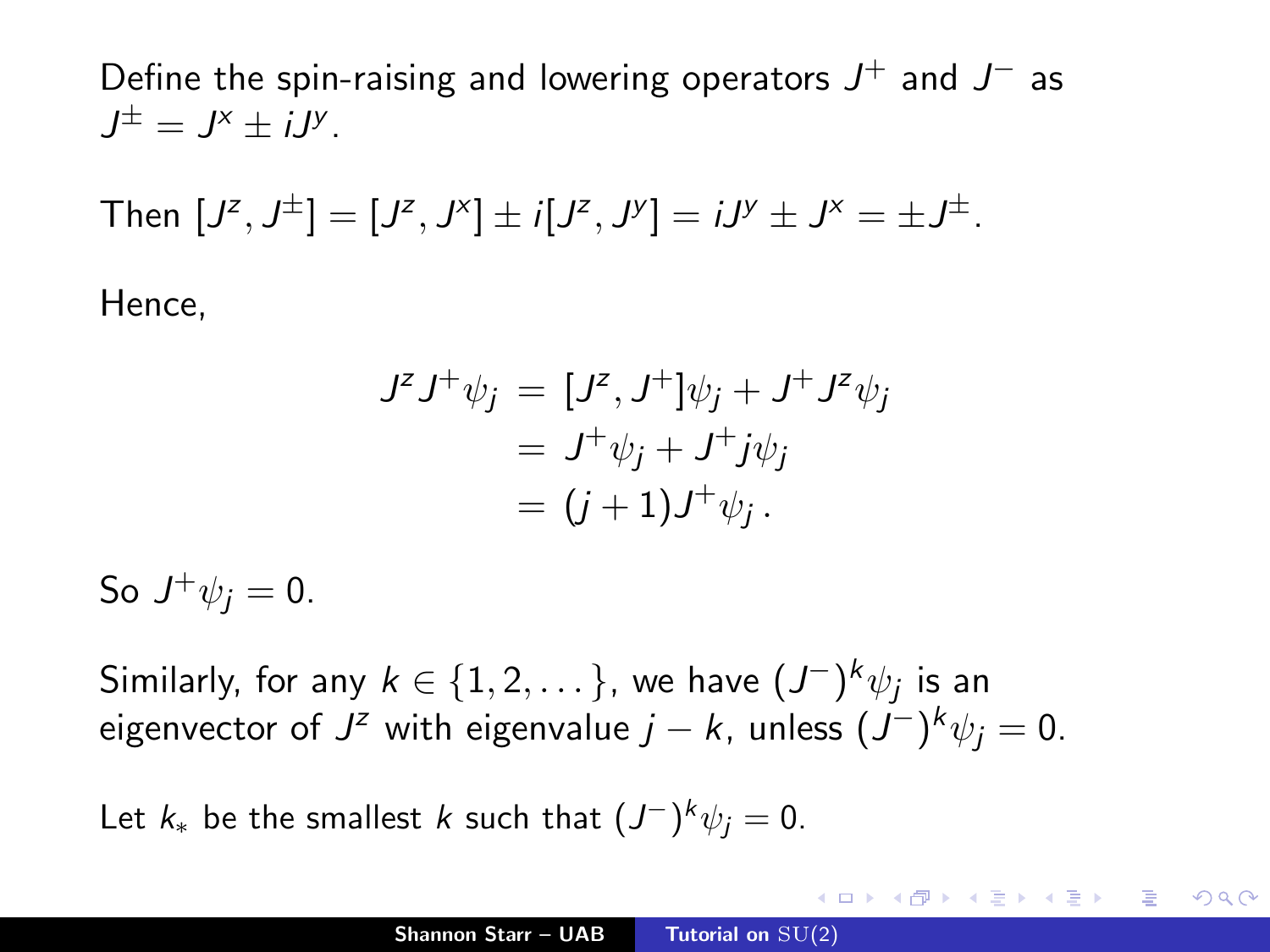For 
$$
k = 0, ..., k_* - 1
$$
, let  $\psi_{j-k} = (J^-)^k \psi_j / ||(J^-)^k \psi_j||$ .

We will prove by induction on  $k \in \{0, \ldots, k_{*} - 1\}$  that for  $m = j - k$ 

$$
J^{-}\psi_{m} = \sqrt{j(j+1) - m(m-1)}\,\psi_{m-1}\,,
$$

where 0 $\psi_{j-k_*}$  is interpreted as 0.

For 
$$
k = 0
$$
, which is  $m = j$ , it is by definition since  

$$
(J^{-})^0 \psi_j = I \psi_j = \psi_j = \psi_{j-0}.
$$

For the induction step suppose that

$$
J^{-}\psi_{m+1} = \sqrt{j(j+1) - m(m+1)} \psi_m.
$$

Then since  $J^+ = (J^-)^*$ , we know

$$
J^{-}J^{+}\psi_{m} = [j(j+1) - m(m+1)]\psi_{m}.
$$

 $\mathcal{A}$   $\mathcal{A}$   $\mathcal{B}$   $\mathcal{A}$   $\mathcal{B}$   $\mathcal{B}$ 

不同 医

 $2Q$ 

目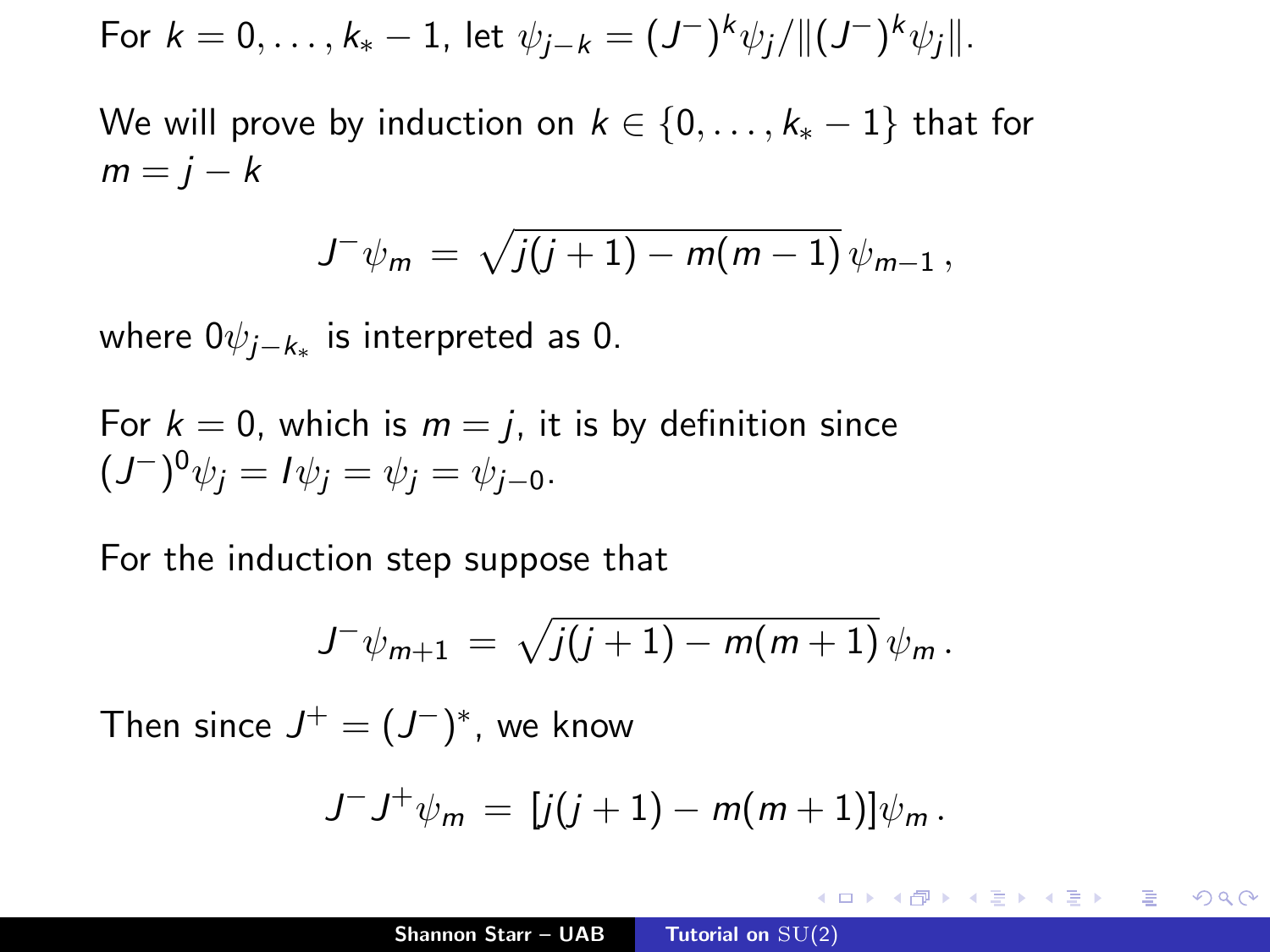$$
J^{-}J^{+}\psi_{m} = [j(j+1) - m(m+1)]\psi_{m}.
$$

But it is easy to check the commutation relation  $[J^+,J^-]=2J^z$ .

So

$$
J^{+}J^{-}\psi_{m} = [J^{+}, J^{-}]\psi_{m} + 2J^{z}\psi_{m}
$$
  
= 
$$
[j(j+1) - m(m+1)]\psi_{m} + 2m\psi_{m}
$$
  
= 
$$
[j(j+1) - m(m-1)]\psi_{m}.
$$

So,  $||J^{-}\psi_{m}||^{2} = j(j + 1) - m(m - 1).$ 

So this proves the claim for the formula. In particular we deduce  $J^-\psi_{-j} = 0\psi_{-j-1} = 0$ . So  $k_* = 2i$ , meaning that we have  $2i + 1$  linearly independent eigenvectors of  $J^z$ , namely  $\psi_j, \psi_{j-1}, \dots, \psi_{-j}$ . So  $j\in\{0,\frac{1}{2}$  $\frac{1}{2}$ , 1,  $\frac{3}{2}$  $\frac{3}{2}, 2, \ldots \}.$ 

<span id="page-12-0"></span>メタト メミト メミト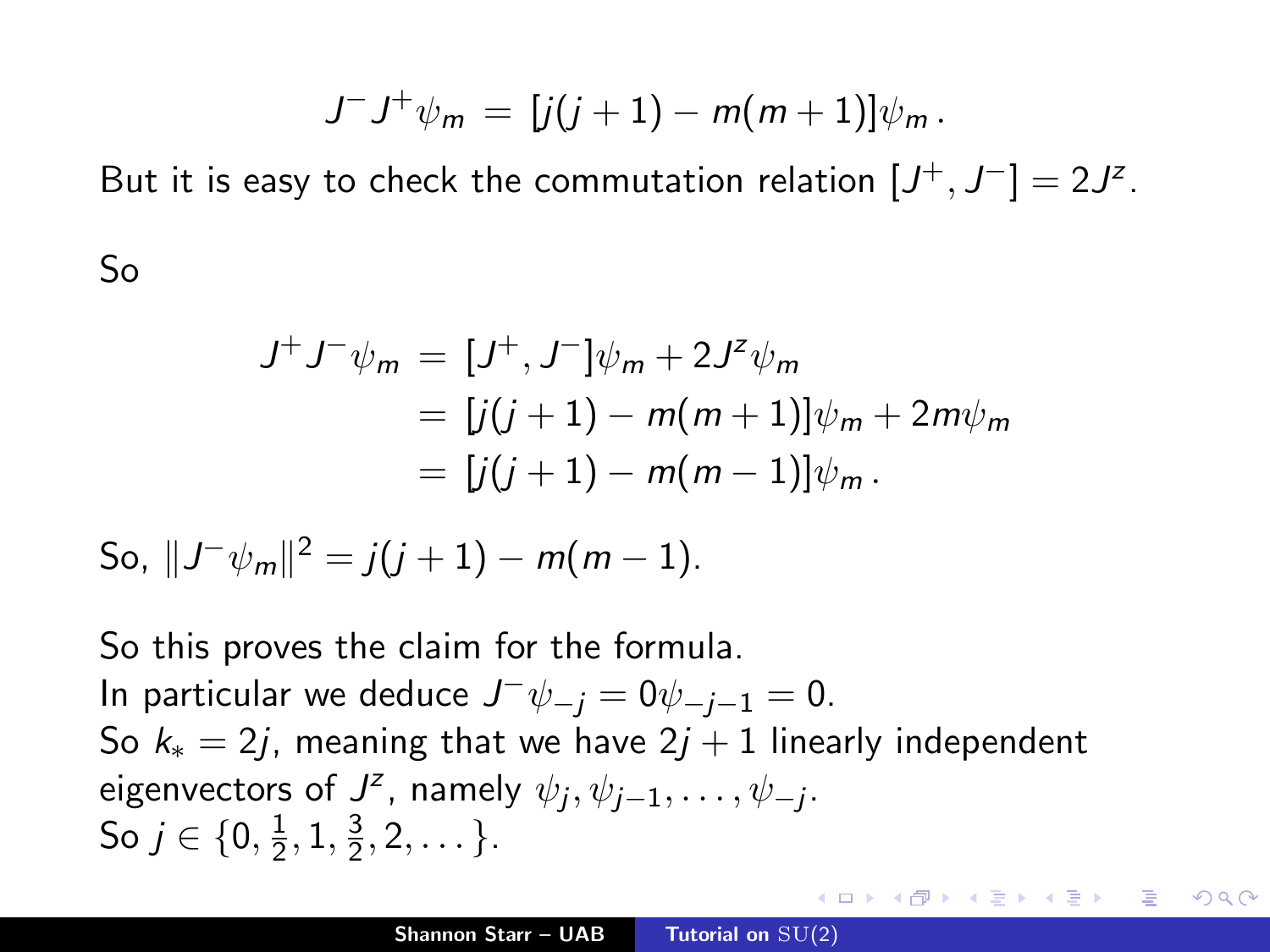### Irreducible representations of SU(2)

Define  $\mathcal{D}^j$  to be the finite dimensional Hilbert space  $\mathbb{C}^{2j+1}$  with ortho-normal basis vectors  $\psi_j, \psi_{j-1}, \ldots, \psi_{-j}.$ 

Then the representation of  $SU(2)$  on this vector space is given by

$$
S^z\psi_m = m\psi_m,
$$

$$
S^{+}\psi_{m} = \sqrt{j(j+1) - m(m+1)} \psi_{m+1},
$$
  

$$
S^{-}\psi_{m} = \sqrt{j(j+1) - m(m-1)} \psi_{m-1},
$$

and  $S^x=(S^++S^-)/2$ ,  $S^y=(S^+-S^-)/(2i)$ .

A finite dimensional representation of  $SU(2)$  is irreducible if it admits no non-trivial sub-representations.

We have proved that  $\mathcal{D}^j$ ,  $j=0,\frac{1}{2}$  $\frac{1}{2}$ , 1,  $\frac{3}{2}$  $\frac{3}{2}$ , 2, . . . is the complete list of finite dimensional irreps, modulo equivalenc[e.](#page-12-0)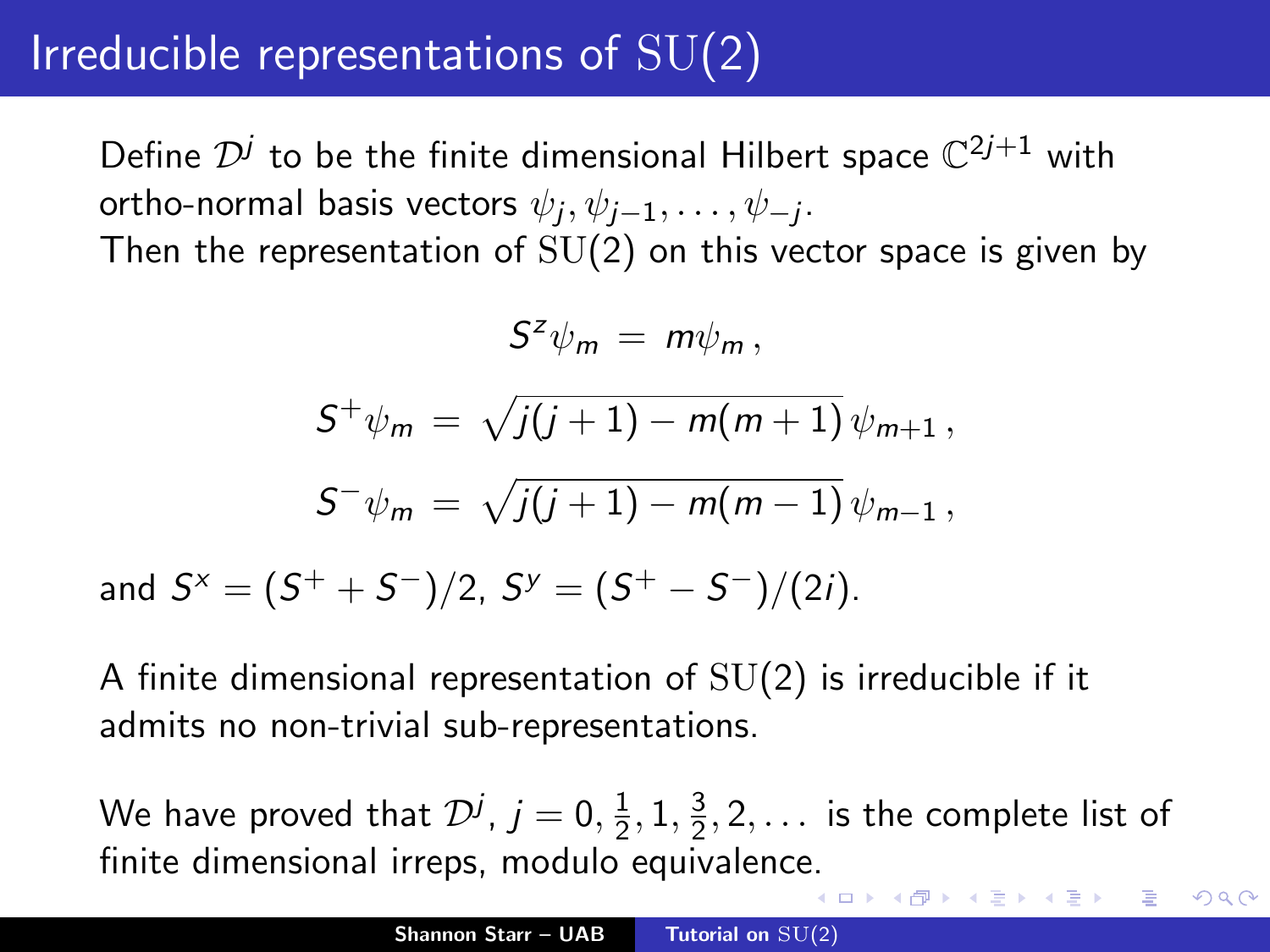Since  $SU(2)$  maps homomorphically onto  $SO(3)$  (2-to-1) any representation of  $SO(3)$  may be considered to be a representation of SU(2) by precomposing with this homomorphism.

But not all representations of  $SU(2)$  are representations of  $SO(3)$ . More specifically, for the spin-1/2 spin matrices

$$
S^x = \begin{bmatrix} 0 & 1/2 \\ 1/2 & 0 \end{bmatrix}, \quad S^y = \begin{bmatrix} 0 & -i/2 \\ i/2 & 0 \end{bmatrix}, \quad S^z = \begin{bmatrix} 1/2 & 0 \\ 0 & -1/2 \end{bmatrix}
$$

we can see that  $\exp(2\pi i S^z) = -\mathbb{1}$ . In  $\mathcal{D}^j$ ,  $S^z \psi_m = m \psi_m$  for  $m \in \{j, j-1, \ldots, -j\}$ . So exp $(2\pi iS^z)\psi_m = e^{2\pi im}\psi_m$ . But since  $\{1, -1\}$  are both mapped to the identity in SO(3), we need  $e^{2\pi i m} = 1$ . So  $j \in \{0, 1, 2\}$  not in  $\{\frac{1}{2}, \frac{1}{2}\}$  $\frac{1}{2}$ ,  $\frac{3}{2}$  $\frac{3}{2}, \ldots \}.$ 

K 御 ▶ K 唐 ▶ K 唐 ▶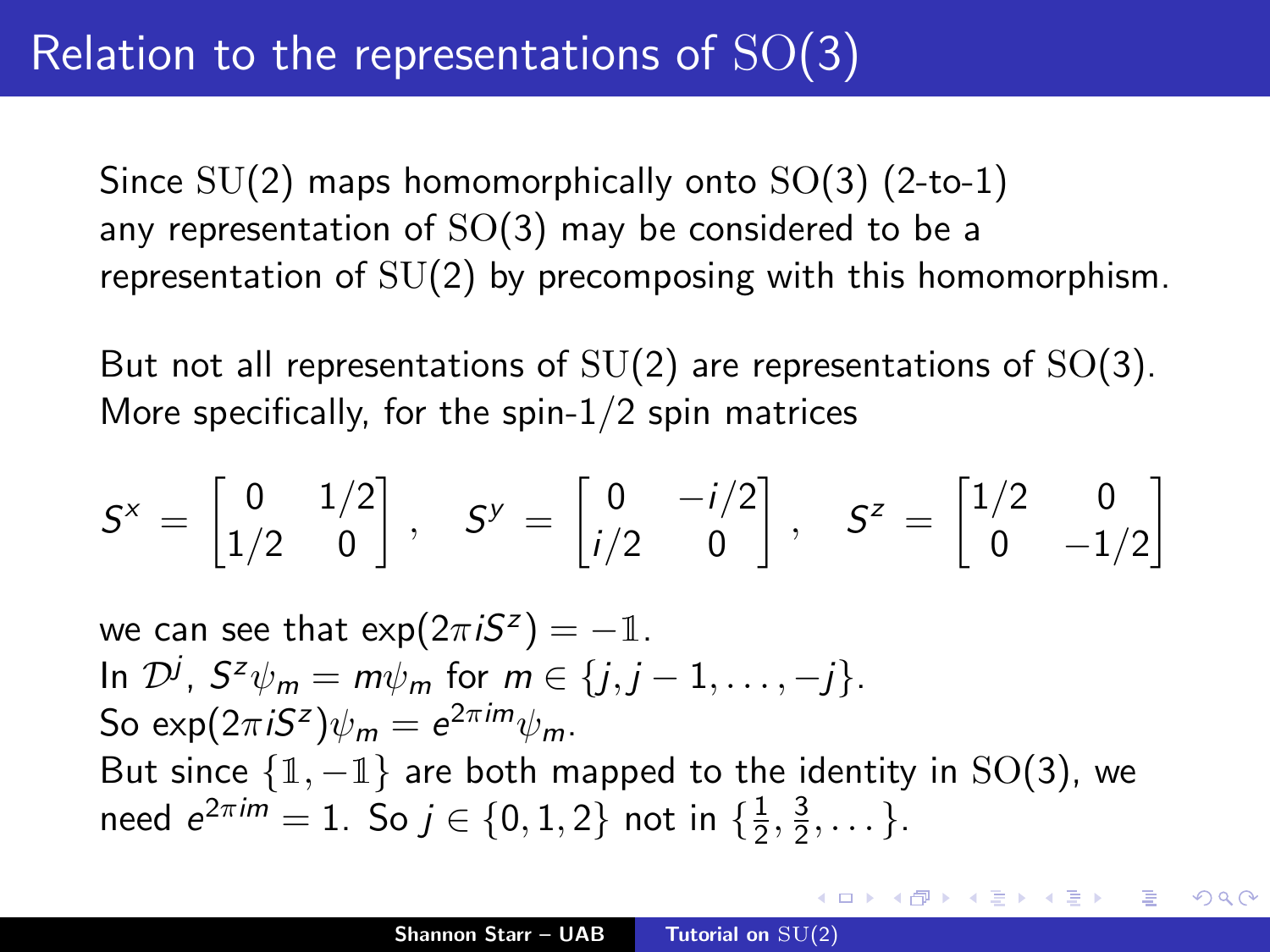# Tensor products

Shannon Starr – UAB [Tutorial on](#page-0-0)  $SU(2)$ 

**K ロ ▶ K 伊 ▶ K 글** 

重

€  $\sim$   $299$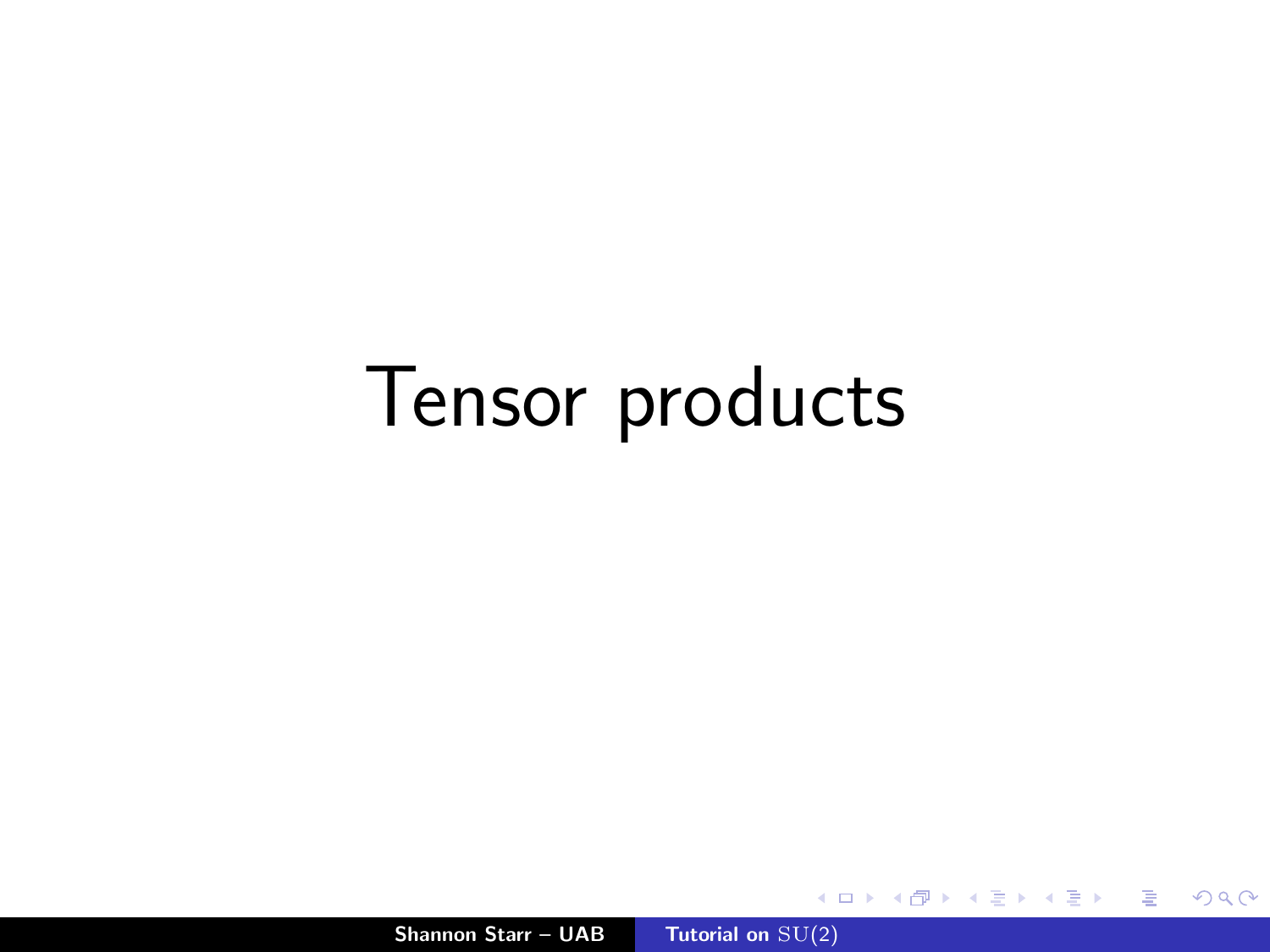### Just for motivation

We introduced a Schrödinger operator on  $L^2(\mathbb{R}^3)$ 

$$
H\Psi(\mathbf{x})\,=\,\Big(-\frac{1}{2}\,\Delta+V(\mathbf{x})\Big)\Psi(\mathbf{x})
$$

for a central potential  $V(\mathbf{x}) = v(|\mathbf{x}|)$ .

A rotationally invariant Hamiltonian for two particles, ostensibly on  $L^2(\mathbb{R}^3\times\mathbb{R}^3)$ , is

$$
H_{1,2}\Psi(\mathbf{x}_1,\mathbf{x}_2) = \sum_{i=1}^2 \Big(-\frac{1}{2}\cdot\frac{\partial^2}{\partial \mathbf{x}_i^2} + V(\mathbf{x}_i)\Big)\Psi(\mathbf{x}_1,\mathbf{x}_2) + W(\mathbf{x}_1-\mathbf{x}_2)\Psi(\mathbf{x}_1,\mathbf{x}_2).
$$

If  $W(\mathbf{x}) = w(|\mathbf{x}|)$  for some nice  $w : [0, \infty) \to \mathbb{R}$ , then if  $H_{1,2}\Psi = E\Psi$  then  $H_{1,2}\Phi = E\Phi$  where  $\Phi(\mathbf{x}_1, \mathbf{x}_2) = \Psi(R\mathbf{x}_1, R\mathbf{x}_2)$  for  $R \in SO(3)$ .  $290$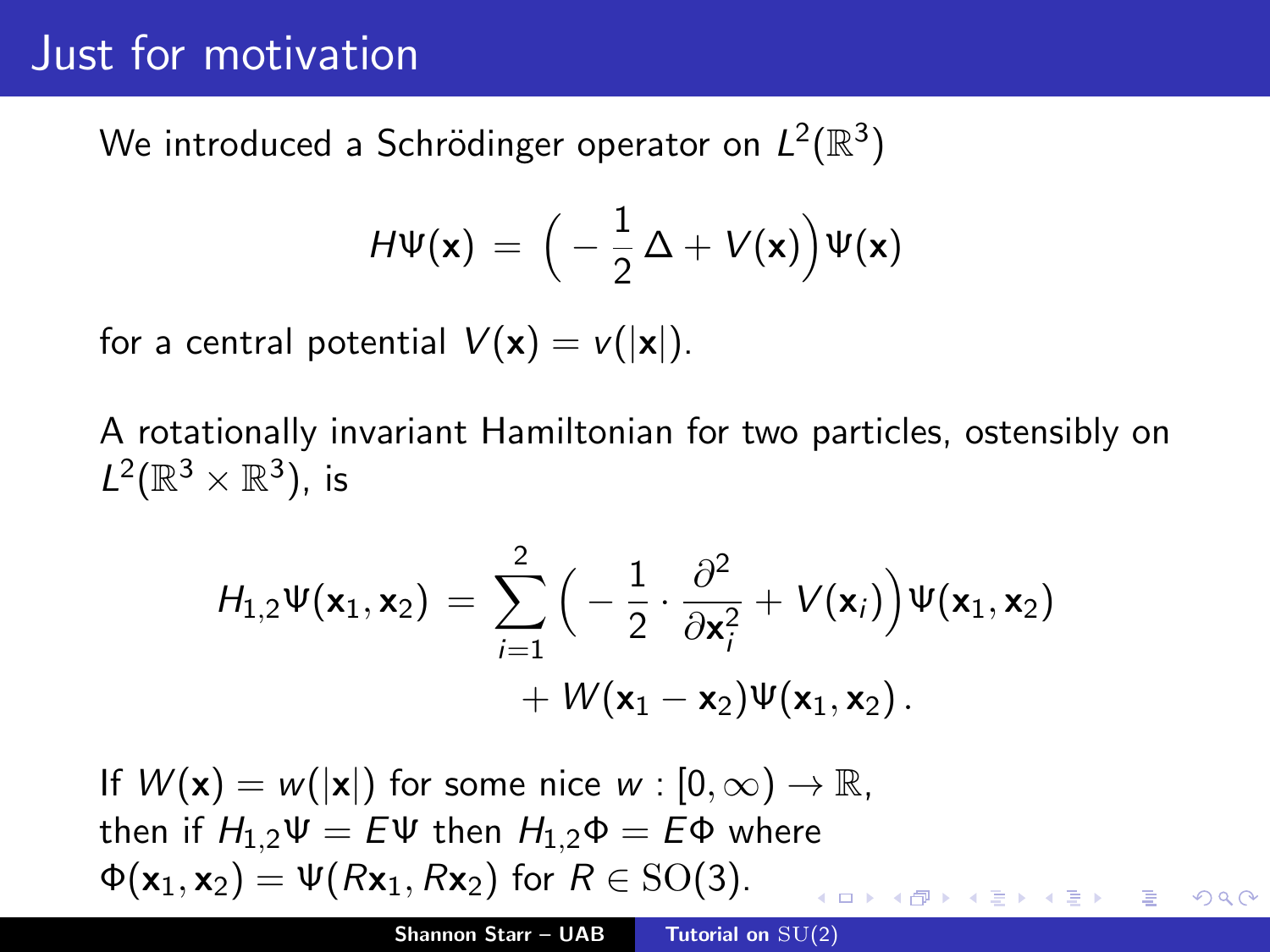As Hilbert spaces  $L^2(\mathbb{R}^3\times\mathbb{R}^3)$  is equivalent to  $L^2(\mathbb{R}^3)\otimes L^2(\mathbb{R}^3).$ 

If we consider the representation  $R \in SO(3)$  maps to  $U_R$  on  $L^2(\mathbb{R}^3\times\mathbb{R}^3)$  such that  $U_R \Psi(\mathbf{x}_1,\mathbf{x}_2) = \Psi(R\mathbf{x}_1,R\mathbf{x}_2)$ then  $L_{\rm tot}^z$  for example is given by

$$
L_{\text{tot}}^z \Psi(\mathbf{x}_1, \mathbf{x}_2) = \frac{1}{i} \frac{d}{dt} \bigg|_{t=0} \Psi(R_t \mathbf{x}_1, R_t \mathbf{x}_2)
$$

where 
$$
R_t = \begin{bmatrix} \cos t & -\sin t & 0 \\ \sin t & \cos t & 0 \\ 0 & 0 & 1 \end{bmatrix}
$$
. This leads to

$$
L_{\text{tot}}^z = \frac{1}{i} \left( x_1 \frac{\partial}{\partial y_1} - y_1 \frac{\partial}{\partial x_1} \right) + \frac{1}{i} \left( x_2 \frac{\partial}{\partial y_2} - y_2 \frac{\partial}{\partial x_2} \right).
$$

On  $L^2(\mathbb{R}^3)\otimes L^2(\mathbb{R}^3)$  this is equivalent to  $L^2\otimes I+I\otimes L^2$ .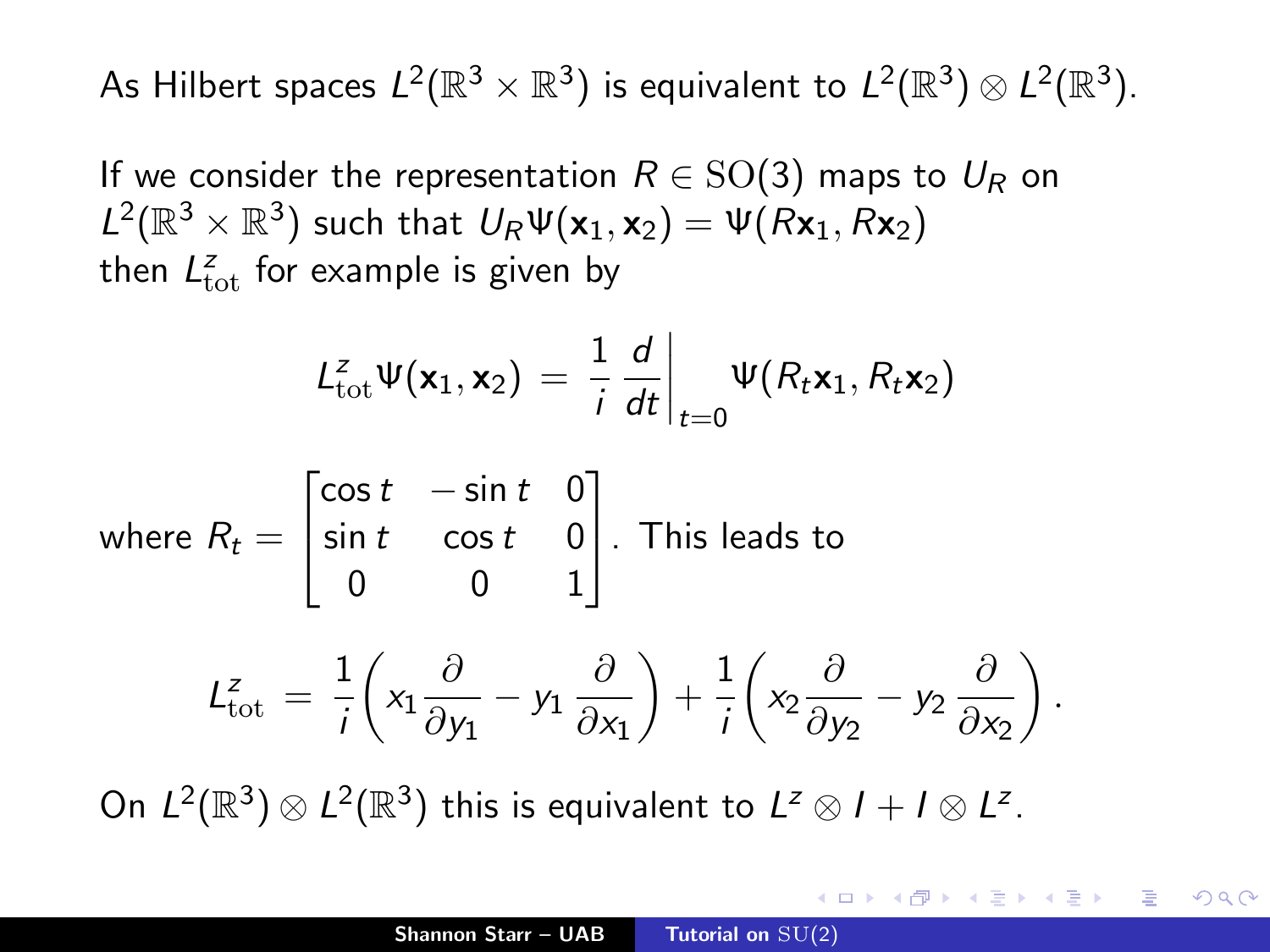### Tensor product of two fin. dim. irreps of  $SU(2)$

On  $\mathcal{D}^j\otimes\mathcal{D}^{j'}$  consider

$$
\mathcal{S}^x_{\rm tot}\ =\ \mathcal{S}^x_1\otimes I_2+\mathit{l}_1\otimes \mathcal{S}^x_2\ ,\ \ldots
$$

For  $m \in \{j,\ldots,-j\}$  let  $\psi_m^{(1)} \in \mathcal{D}^j$  be the eigenvector of  $S_1^{\times}$  with eigenvalue  $m$ . Similarly for  $m \in \{j', \ldots, -j'\}$  and  $\psi^{(2)}_m \in \mathcal{D}^{j'}$ .

Then 
$$
S_{\text{tot}}^z \psi_m^{(1)} \otimes \psi_{m'}^{(2)} = (m + m') \psi_m^{(1)} \otimes \psi_{m'}^{(2)}
$$
.

Note

$$
(2j+1)(2j'+1) = \sum_{\ell=|j-j'|}^{j+j'} (2\ell+1)\,.
$$

∽≏ດ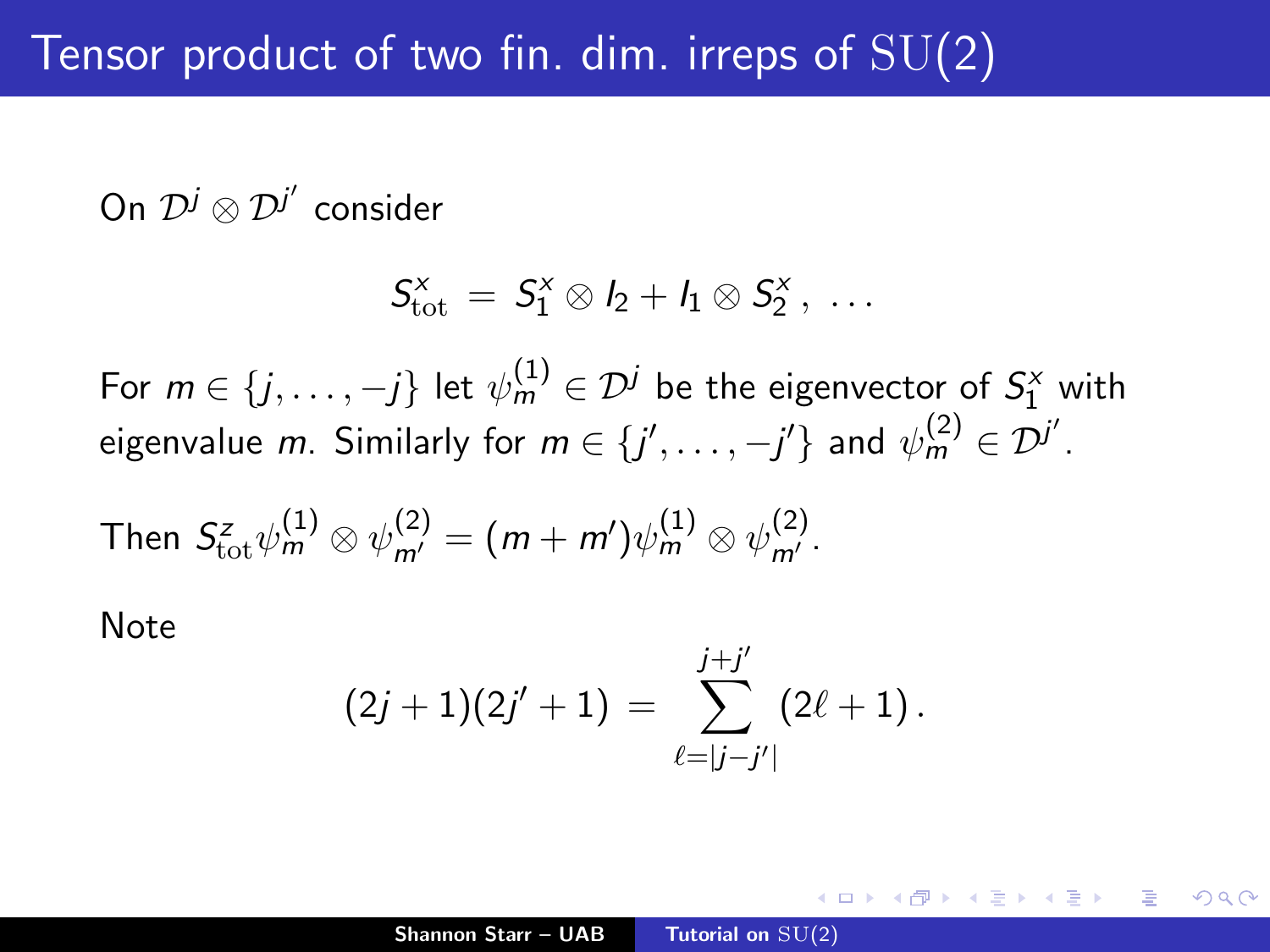

$$
5 \cdot 4 \, = \, 8 + 6 + 4 + 2
$$

Let us prove the formula

$$
\mathcal{D}^j\otimes\mathcal{D}^{j'}\,=\,\bigoplus_{\ell=|j-j'|}^{j+j'}\mathcal{D}^\ell\,.
$$

 $\leftarrow$   $\Box$ ∢母

 $\sim$ 

∍

扂

 $299$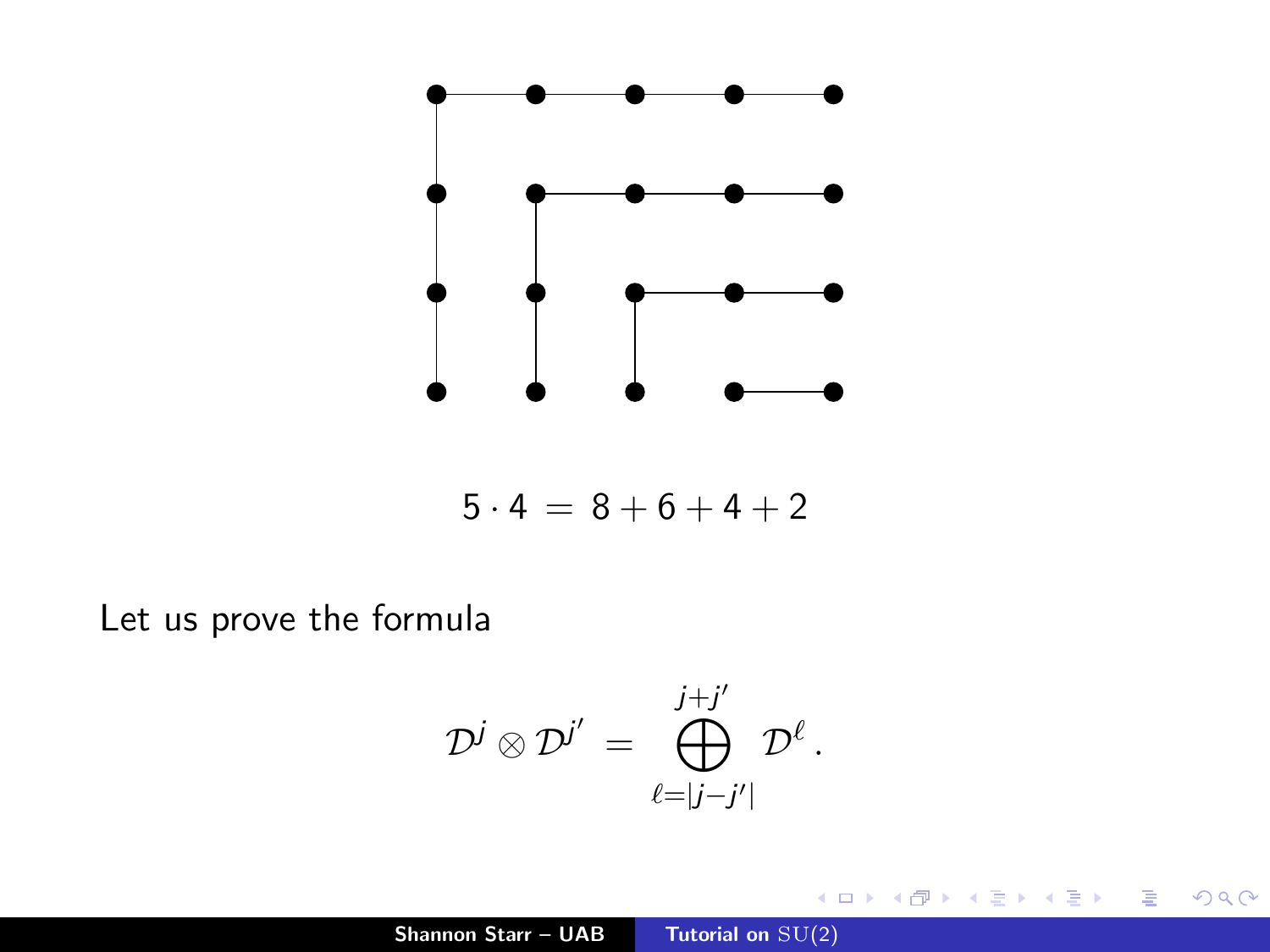### Total spin

For a representation of  $SU(2)$  the Casimir operator is the total spin

$$
S^2 = (S^x)^2 + (S^y)^2 + (S^z)^2.
$$

Note that, for example,

$$
[S^z, \mathbf{S}^2] = [S^z, (S^x)^2 + (S^y)^2 + (S^z)^2]
$$
  
=  $[S^z, S^xS^x] + [S^z, S^yS^y]$   
=  $[S^z, S^x]S^x + S^x[S^z, S^x] + [S^z, S^y]S^y + S^y[S^z, S^y]$   
=  $iS^yS^x + S^x(iS^y) + (-iS^x)S^y + S^y(-iS^x)$   
= 0.

Using the raising and lowering operators we can also write

$$
\mathbf{S}^2 = (S^z)^2 + \frac{1}{2} S^+ S^- + \frac{1}{2} S^- S^+.
$$

 $\leftarrow$   $\Box$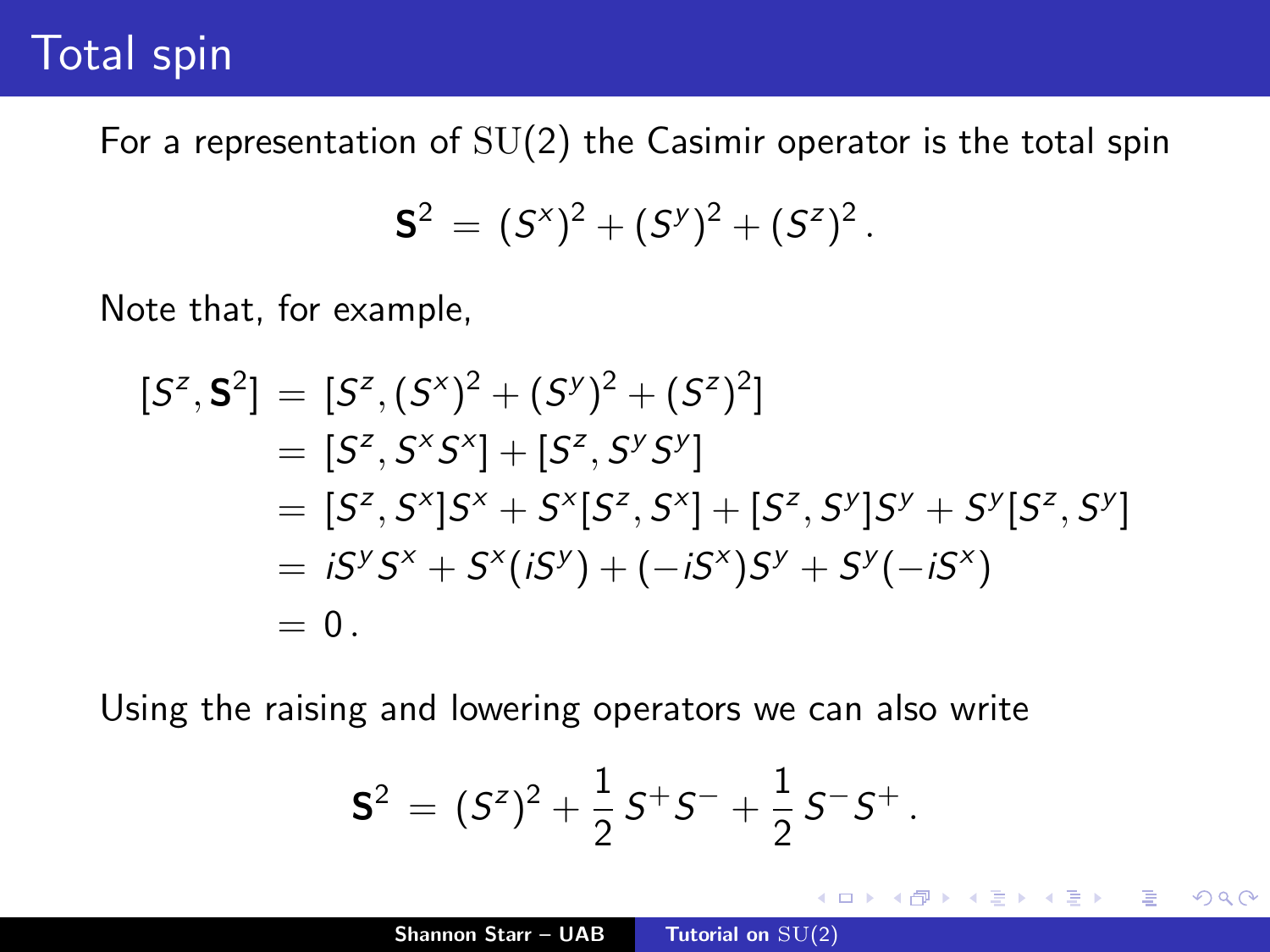Consider  $\mathcal{D}^j$ . Let  $\psi_j$  be the highest weight vector,

$$
S^{z}\psi_{j} = j\psi_{j}, \quad S^{+}\psi_{j} = 0, \text{ and}
$$
  

$$
S^{-}\psi_{j} = \sqrt{j(j+1) - j(j-1)}\psi_{j-1} = \sqrt{2j}\psi_{j-1}.
$$

$$
\mathbf{S}^2 \psi_j = \left[ (S^z)^2 + \frac{1}{2} S^+ S^- + \frac{1}{2} S^- S^+ \right] \psi_j
$$
  
=  $j^2 \psi^j + \frac{1}{2} (\sqrt{2j})^2 \psi_j + 0$   
=  $j(j+1) \psi^j$ 

Note that for any other  $m\in\{j,\ldots,-j\}$  and  $\psi_m\in\mathcal{D}^j$ , we have  $\psi_{\bm m} = \mathcal{C}_{\bm m} (\mathcal{S}^-)^{j-m} \psi_j$ . So

$$
\mathbf{S}^2 \psi_m = C_m \mathbf{S}^2 (S^-)^{j-m} \psi_j = C_m (S^-)^{j-m} \mathbf{S}^2 \psi_j = j(j+1) \psi_m,
$$

 $2Q$ 

扂

as well.

So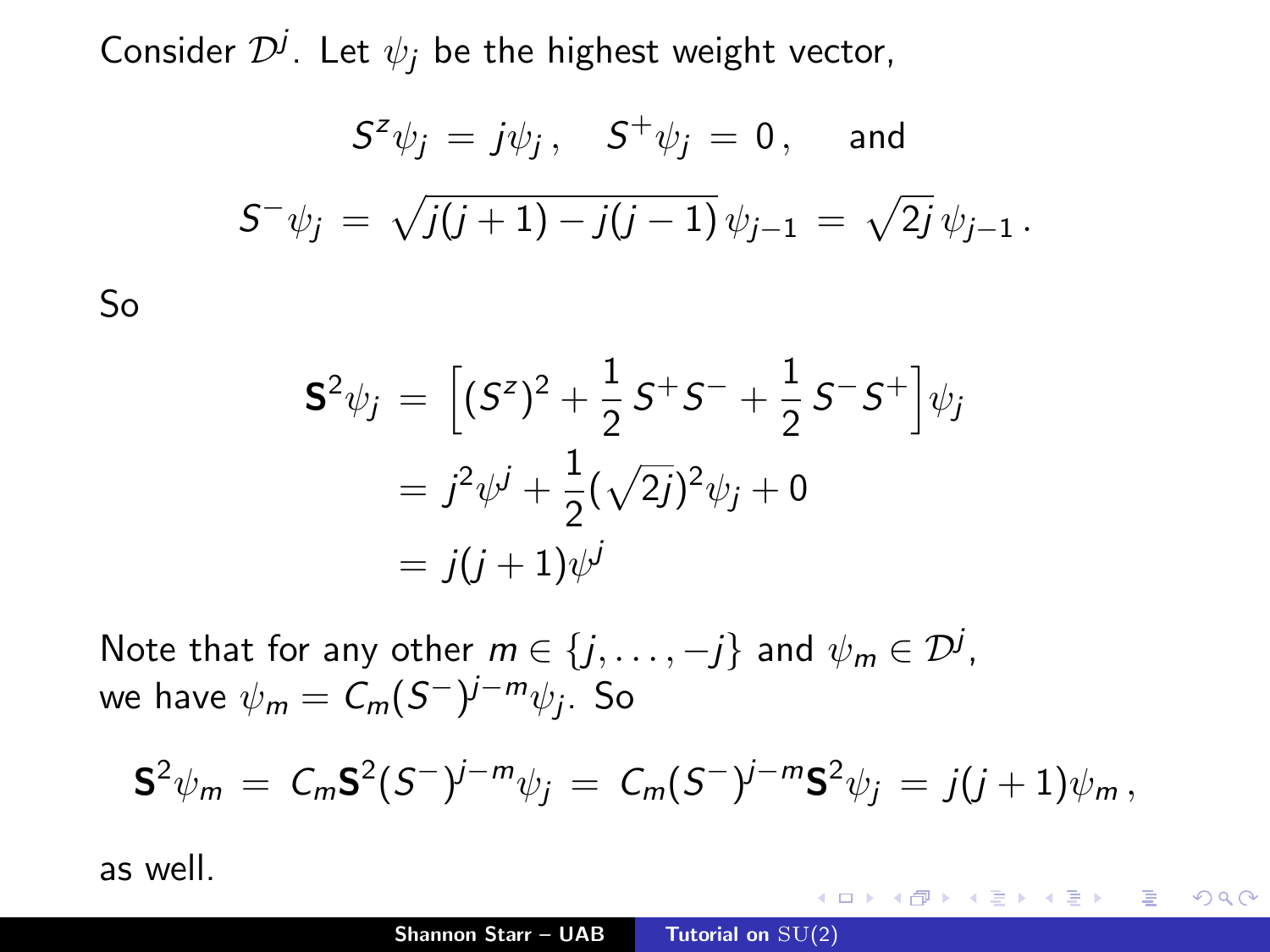#### Back to tensor products

Suppose  $j\geq j'$  and consider  $\mathcal{D}^{j}\otimes\mathcal{D}^{j'}.$ 

Then  $S^z_{\text{tot}} \psi^j \otimes \psi^{j'} = (S^z_1 + S^z_2) \psi^j \otimes \psi^{j'} = (j + j') \psi^j \otimes \psi^{j'}.$ 

Also  $S_{\rm tot}^{+}\psi^{j}\otimes\psi^{j'}=(S_{1}^{+}+S_{2}^{+})\psi^{j}\otimes\psi^{j'}=0.$ 

Therefore  ${\sf S}_{\rm tot}^2\psi^j\otimes\psi^{j^\prime}=(j+j^\prime)(j+j^\prime+1)\psi^j\otimes\psi^{j^\prime}.$ 

Now  $(S_{\text{tot}}^-)^k \psi^j \otimes \psi^{j'}$  is non-zero for  $k = 0, \ldots, 2(j + j') - 1$ . Calling the normalized vector  $\Psi_m^{j+j'}$ , for  $m = j + j' - k$ ,

$$
S_{\rm tot}^z \Psi_m^{j+j'} = m \Psi_m^{j+j'}, \qquad S_{\rm tot}^2 \Psi_m^{j+j'} = \ell(\ell+1) \Psi_m^{j+j'},
$$
  
for  $\ell = j + j'.$ 

K 何 ▶ K 重 ▶ K 重 ▶ 「重 」 約 9,09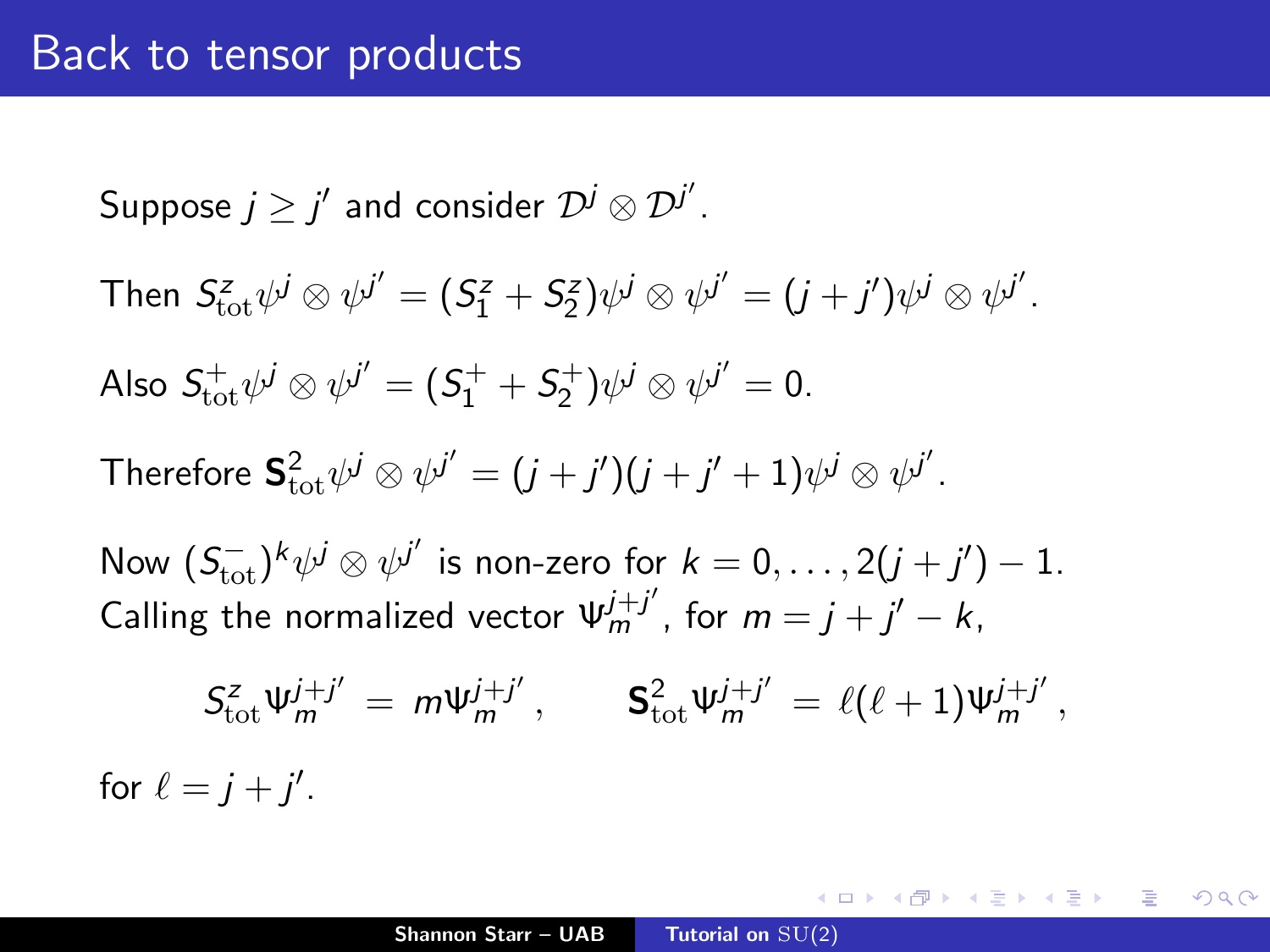But the eigenspace of  $S_{\text{tot}}^z$  for eigenvalue  $m = j + j' - 1$ has dimension 2 (assuming  $j\geq j'>0)$ spanned by  $\psi^{j-1}\otimes\psi^{j'}$  and  $\psi^j\otimes\psi^{j'-1}.$ 

So there must be another vector  $\Psi$  orthogonal to  $\Psi_{i+i'}^{j+j'}$ <sub>J+j′−1</sub>,<br>j+j′−1,

$$
\langle \Psi_{j+j'}^{j+j'}\,,\,\, S_{\rm tot}^+\Psi\rangle\,=\,\langle S_{\rm tot}^-\Psi_{j+j'}^{j+j'}\,,\,\,\Psi\rangle\,=\,0
$$

Since the eigenspace for  $S_{\text{tot}}^z$  with  $m = j + j'$ is spanned by  $\Psi_{i+i'}^{j+j'}$  $j^{++j'}_{j+j'}$ , this means  $S^+_\text{tot}\Psi=0.$ 

So  $\Psi$  is a highest weight vector with  $S^z \Psi = m \Psi$  for  $m = j + j' - 1$ .

So 
$$
\mathbf{S}_{\text{tot}}^2 \Psi = \ell(\ell+1)\Psi
$$
 for  $\ell = j + j' - 1$ .

Call it  $\Psi_\ell^\ell$  for  $\ell = j + j' - 1$ . For  $m \in \{\ell, \ldots, -\ell\}$  call  $\Psi_m^\ell$  the normalized version of  $(S_{\mathrm{tot}}^{-})^{\ell-m}\Psi_{\ell}^{\ell}.$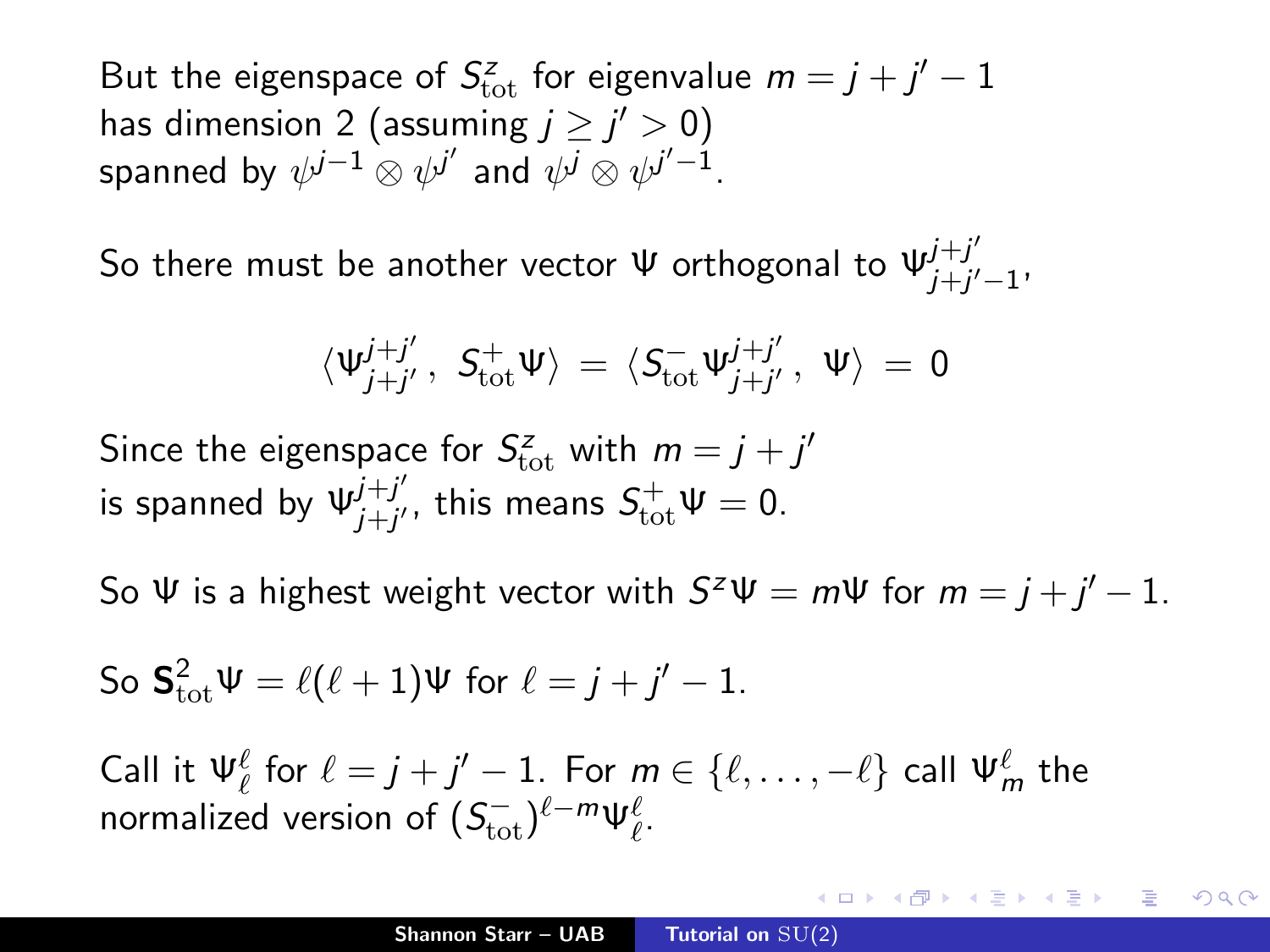Proceed inductively.

Let  $\mathcal{H}^{\rm mag}_{m}$  denote the eigenspace of  $S^z_{\rm tot}$  with eigenvalue  $m$ .

Then, for example, as long as  $j \geq j' > \frac{1}{2}$  $\frac{1}{2}$ ,

$$
\mathcal{H}^{\rm mag}_{j+j'-2} \,=\, \text{span}\{ \psi^j\otimes\psi^{j'-2}\,,\,\, \psi^{j-1}\otimes\psi^{j'-1}\,,\,\, \psi^{j-2}\otimes\psi^{j'}\}\,.
$$

So there is a (normalized) vector Ψ

$$
\Psi\in\mathcal{H}^{\mathrm{mag}}_{j+j'-2}\cap\mathrm{span}\{\Psi^{j+j'}_{j+j'-2},\Psi^{j+j'-1}_{j+j'-2}\}^\perp\,.
$$

But 
$$
\text{span}\{\Psi_{j+j'-1}^{j+j'}, \Psi_{j+j'-1}^{j+j'-1}\} = \mathcal{H}_{j+j'-1}^{\text{mag}}.
$$
  
So  $\Psi \in \mathcal{H}_{j+j'-2}^{\text{mag}} \cap \text{ran}(S_{\text{tot}}^{-})^{\perp}.$   
So  $S_{\text{tot}}^{+} \Psi = 0.$ 

So  $\Psi$  is a highest weight vector with  $S_{\text{tot}}^{z}\Psi = m\Psi$  for  $m = j + j' - 2$ .

So 
$$
S_{\text{tot}}^2 \Psi = \ell(\ell+1)\Psi
$$
 for  $\ell = j + j' - 2$ .  
Shannon Starr – UAB Tutorial on SU(2)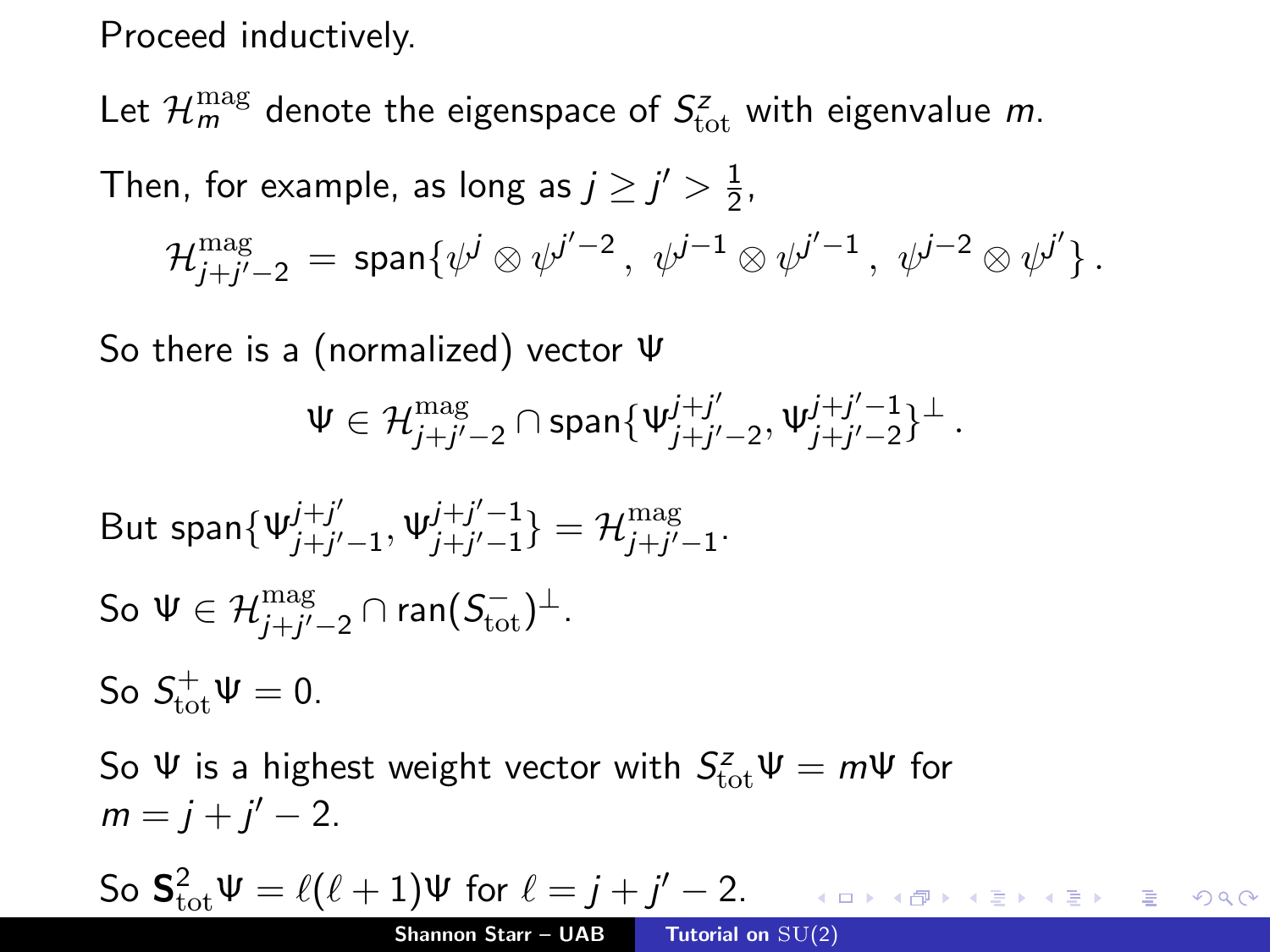This works to give a copy of  $\mathcal{D}^{\ell}$  in  $\mathcal{D}^{j} \otimes \mathcal{D}^{j'}$  for  $\ell = j + j', j + j' - 1, \ldots \,$  until you get to a  $\ell$  with  $\mathsf{dim} (\mathcal{H}_{\ell}^{\text{mag}})$  $\binom{\text{mag}}{\ell} \leq \text{\sf dim}(\mathcal{H}_{\ell+1}^{\text{mag}}).$ 

But, assuming  $j \geq j'$ , we have

$$
\mathcal{H}^{\mathrm{mag}}_{j-j'}\,=\,\mathsf{span}\{\psi^{j-2j'}\otimes\psi^{j'}\,,\,\,\psi^{j-2j'+1}\otimes\psi^{j'}\,,\,\,\ldots\,,\,\,\psi^{j}\otimes\psi^{-j'}\}
$$

That is the biggest subspace because for  $m = j - j' - 1$  we lose the last vector since there is no  $\psi^{-j'-1}$  in  $\mathcal{D}^{j'}$ .

So

$$
\mathcal{D}^j\otimes \mathcal{D}^{j'}\supseteq \bigotimes_{\ell=|j-j'|}^{j+j'} \mathcal{D}^\ell\,.
$$

But since the dimensions are equal, the spaces are equal.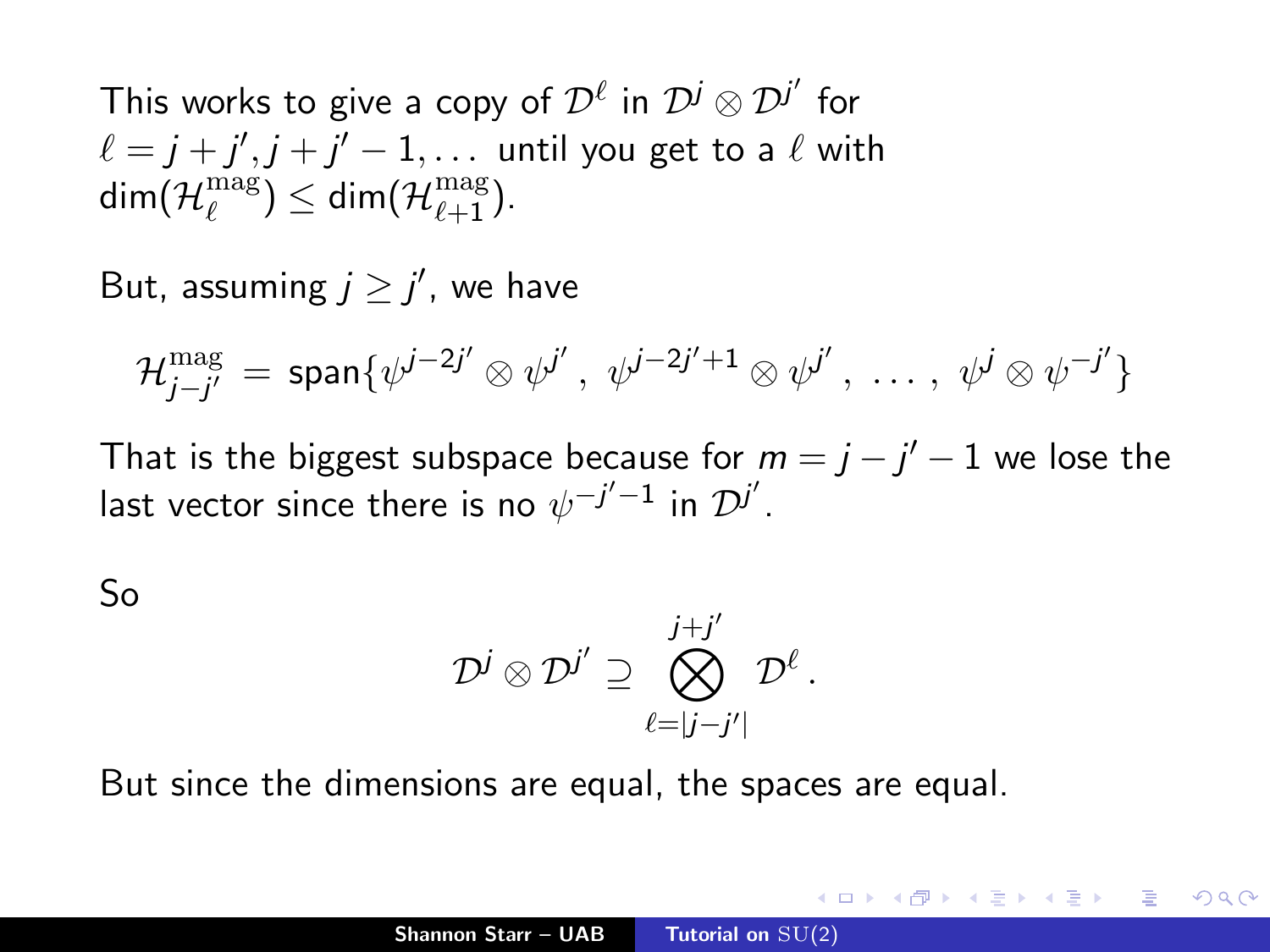# Spin Waves

Shannon Starr – UAB [Tutorial on](#page-0-0)  $SU(2)$ 

**K ロ ▶ K 御 ▶ K 君 ▶** 

 $\rightarrow$   $\equiv$   $\rightarrow$ 

È

 $299$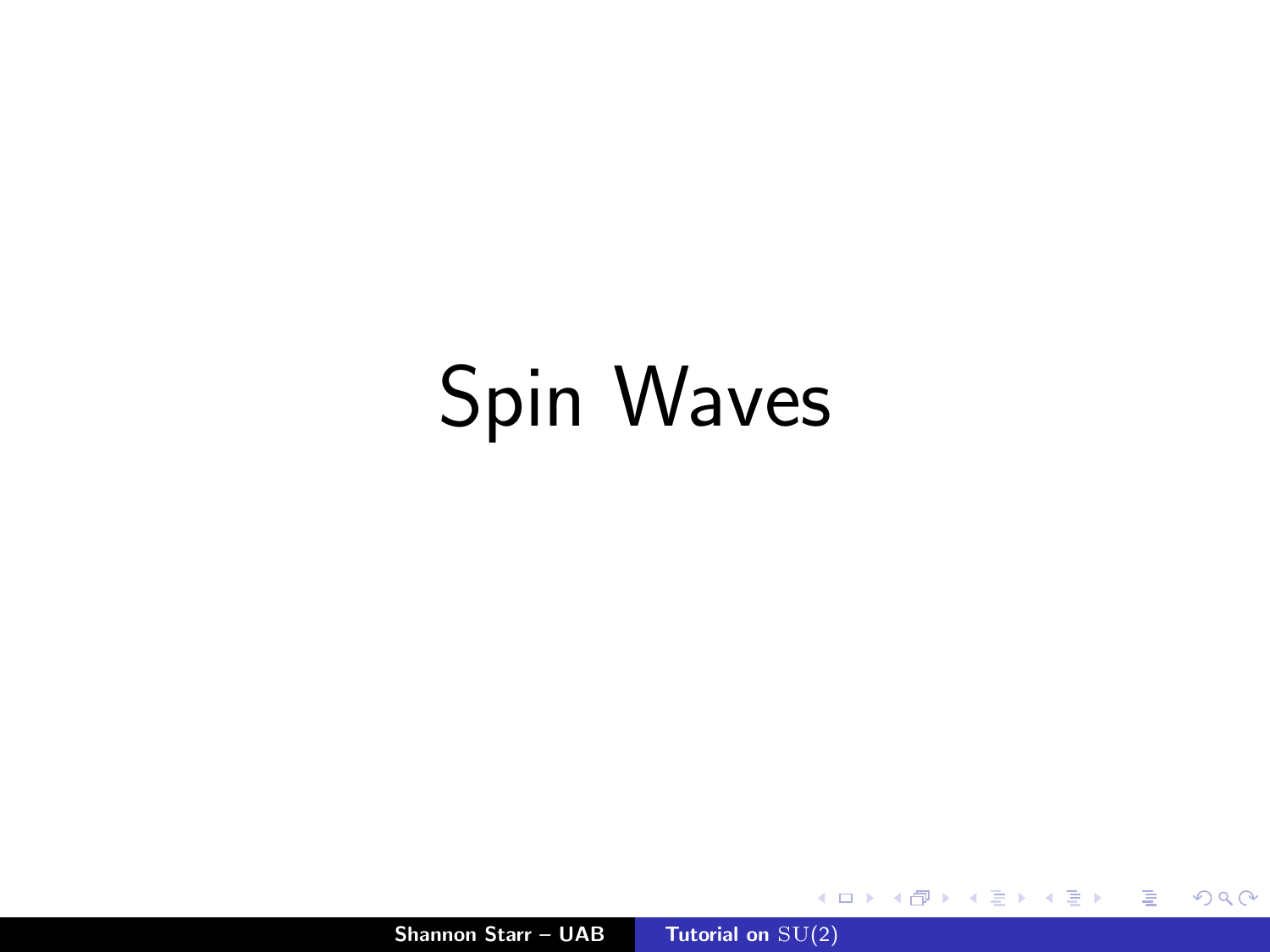#### The Heisenberg Ferromagnet

Suppose  $\mathscr{G} = (\mathscr{V}, \mathscr{E})$  is a finite graph.

Let  $\{i_1, \ldots, i_N\}$  be an enumeration of  $\mathcal V$ .

Let 
$$
\mathcal{H}_{\mathscr{V}} = (\mathbb{C}^2)^{\otimes N} = (\mathcal{D}^{1/2})^{\otimes N}
$$
.

For 
$$
a \in \{x, y, z\}
$$
 and  $k \in \{1, ..., N\}$ , let  

$$
S_{i_k}^a = (\mathbb{1}_{\mathbb{C}^2})^{\otimes (k-1)} \otimes S^a \otimes (\mathbb{1}_{\mathbb{C}^2})^{n-k}
$$

Then the Heisenberg Hamiltonian  $H_{\mathscr{G}}$  is the operator on  $\mathcal{H}_{\mathscr{V}}$ ,

$$
H_{\mathscr{G}} = \sum_{\{i,j\} \in \mathscr{E}} h_{i,j},
$$
  

$$
h_{i,j} = \frac{1}{4} \mathbb{1} - S_i^x S_j^x - S_i^y S_j^y - S_i^z S_j^z.
$$

.

K ロ ⊁ K 倒 ≯ K ミ ⊁ K ミ ⊁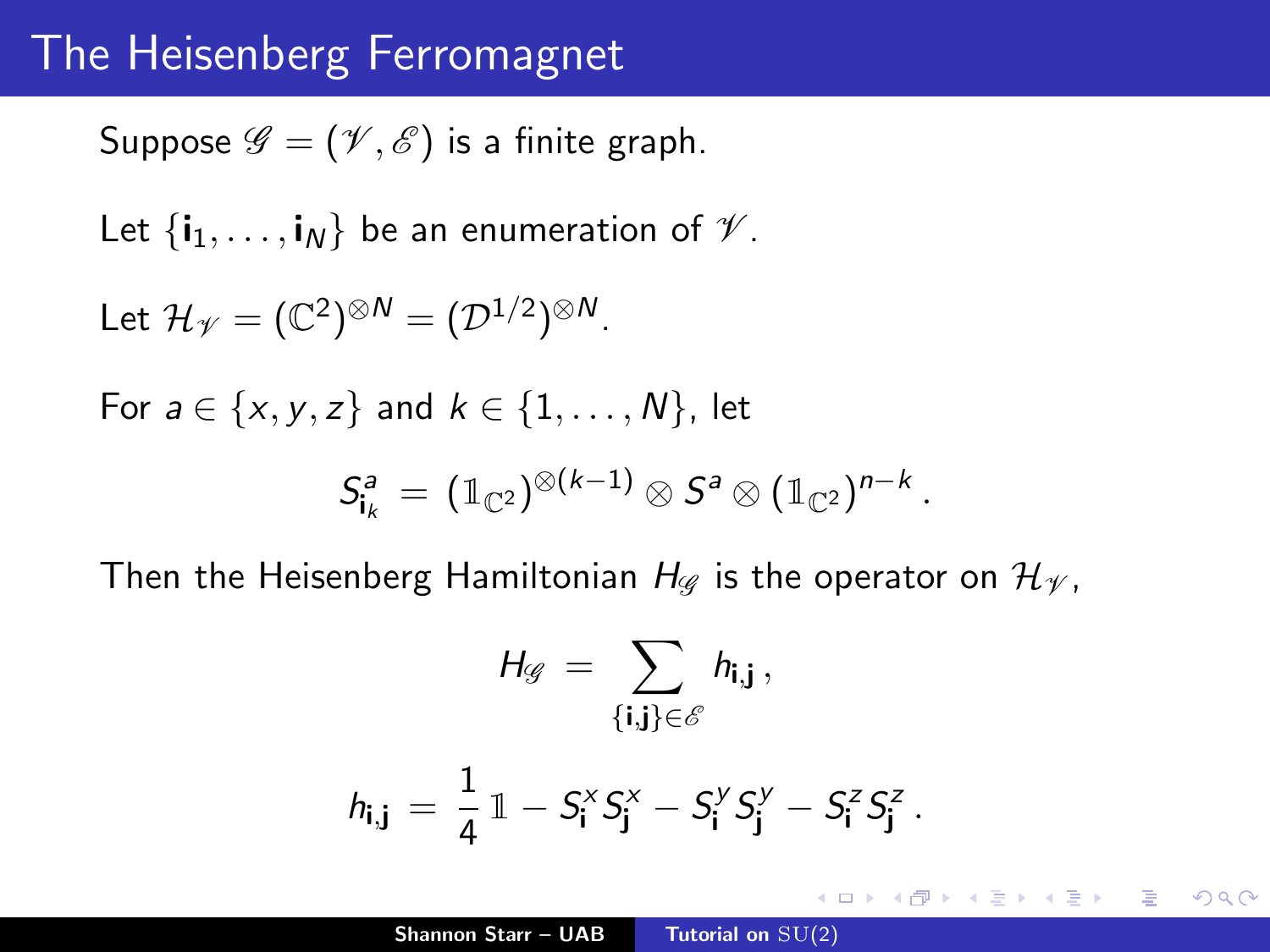Restricting attention to  $\mathbb{C}^2\otimes\mathbb{C}^2$ ,

$$
h_{1,2}|\!\uparrow\uparrow\rangle = h_{12}|\!\downarrow\downarrow\rangle = h_{12}(|\!\uparrow\downarrow\rangle + |\!\downarrow\uparrow\rangle) = 0,
$$
  

$$
h_{12}(|\!\uparrow\downarrow\rangle - |\!\downarrow\uparrow\rangle) = |\!\uparrow\downarrow\rangle - |\!\downarrow\uparrow\rangle.
$$

Going back to  $\mathscr{G} = (\mathscr{V}, \mathscr{E})$ , given  $X \subseteq \mathscr{V}$  let

$$
\Psi_X \,=\, \prod_{\mathbf{i}\in X} S_{\mathbf{i}}^- | \! \uparrow \cdots \uparrow \rangle \,.
$$

Then

$$
H_{\mathscr{G}}\Psi_X\,=\,\frac{1}{2}\,\sum_{\substack{\mathbf{i}\in X\\ \mathbf{j}\in X^c\\ \{\mathbf{i},\mathbf{j}\}\in\mathscr{E}}}\,\left(\Psi_X-\Psi_{X\setminus\{\mathbf{i}\}\cup\{\mathbf{j}\}}\right).
$$

メロメ メ御 メメ きょ メモメ

重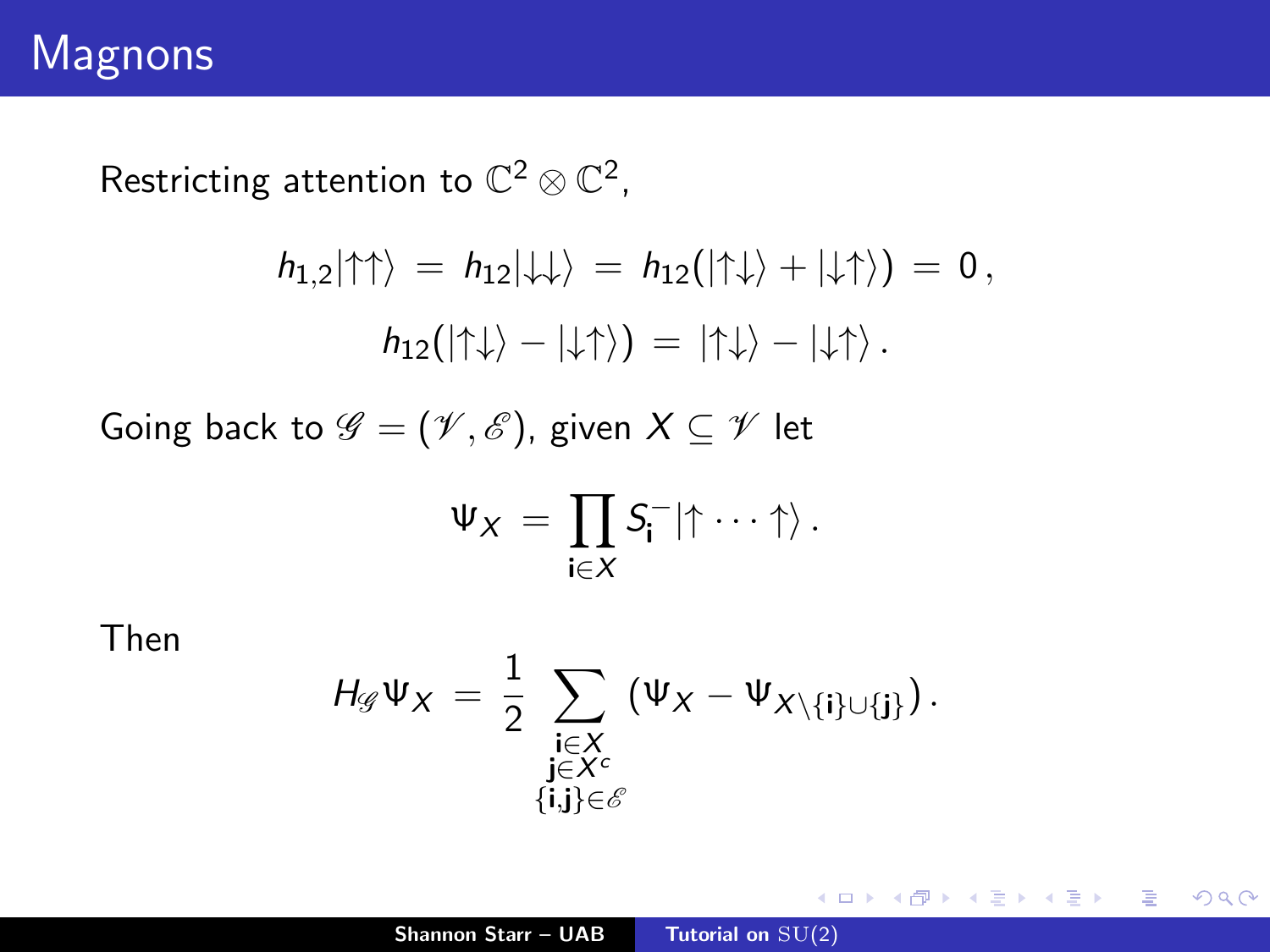Given  $f_1, \ldots, f_n : \mathscr{V} \to \mathbb{C}$ , consider

$$
\Psi_{f_1 \otimes \cdots \otimes f_n} = \sum_{\substack{X = \{\mathbf{i}_1, \dots, \mathbf{i}_n\} \\ |X| = n}} \sum_{\pi \in S_n} \prod_{k=1}^n f_{\pi(k)}(\mathbf{i}_k) \Psi_X
$$

Then

$$
\mathit{H}_{\mathscr{G}}\Psi_{f_1\otimes\cdots\otimes f_n}=\sum_{k=1}^n\Psi_{f_1\otimes\cdots\otimes(-\Delta_{\mathscr{G}}f_k)\otimes\cdots f_n}
$$

$$
-\frac{1}{2}\sum_{\substack{X=\{i_1,\ldots,i_n\}\\|X|=n}}\sum_{k=1}^n\sum_{\substack{1\leq j\leq n\\ \{i_j,i_k\}\in\mathscr{E}}}\sum_{\pi\in\mathcal{S}_n}\bigg(\prod_{\ell\neq k}f_{\pi(\ell)}(\mathbf{i}_\ell)\bigg)[f_{\pi(k)}(\mathbf{i}_k)-f_{\pi(k)}(\mathbf{i}_j)]\Psi_X.
$$

メロメ メタメ メミメ メミメー

目

 $299$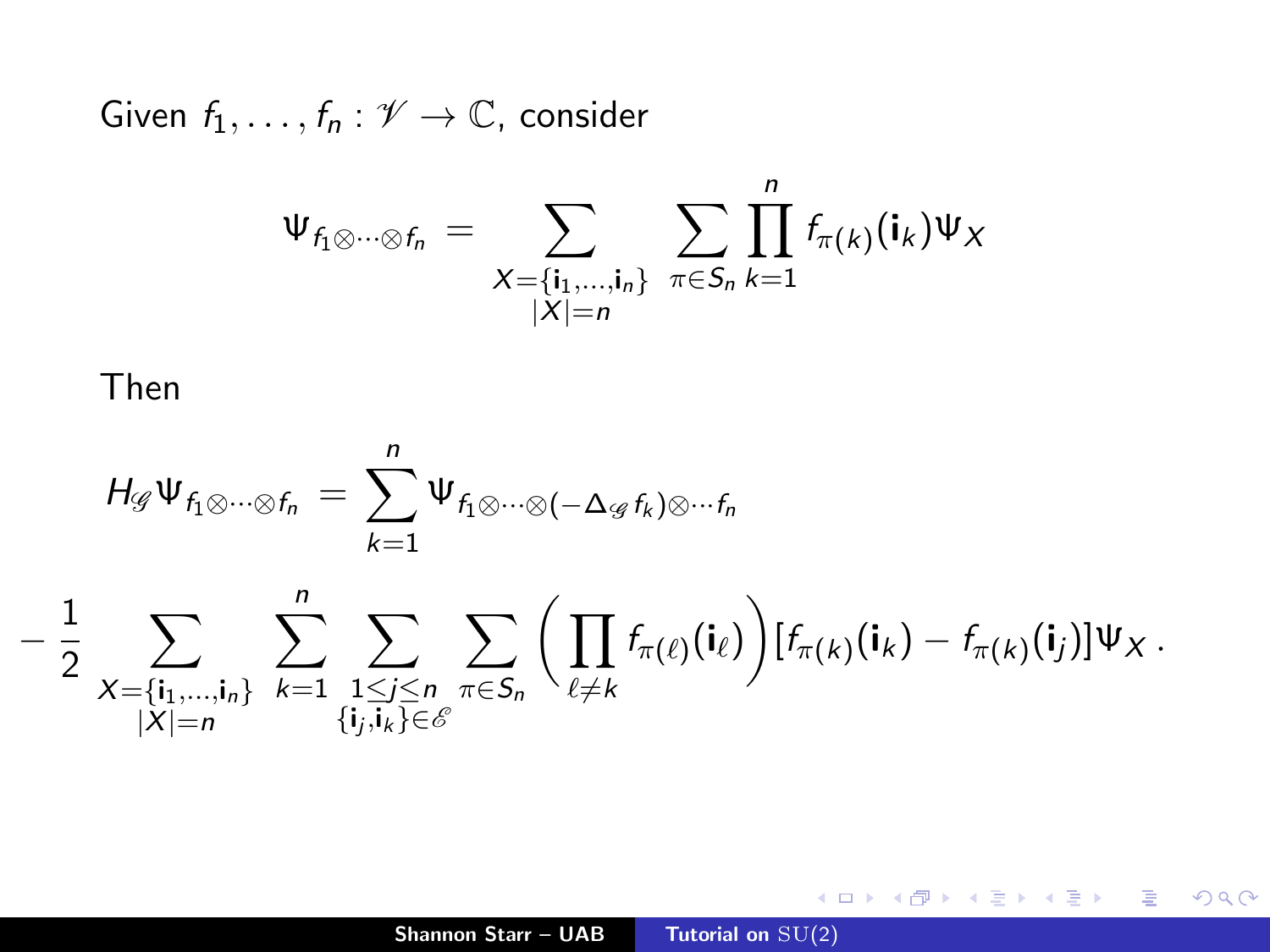If one were to ignore the zero-mode and the problem of neighboring particles,

then one might conclude that the model is comparable to the quantum harmonic oscillator on  $G$  with zero-mode removed.

That would give free energy density

$$
-\frac{1}{\beta |\mathscr{V}|}\, \ln \text{tr}[e^{-\beta H_\mathscr{G}}] \, \approx \, \frac{1}{\beta |\mathscr{V}|} \sum_{E \in \text{spec}(-\Delta_\mathscr{G}) \setminus \{0\}} \ln (1-e^{-\beta E})
$$

In particular for  $\mathscr{G} = \mathbb{T}_\mathsf{N}^d$  the discrete torus

$$
f_N(\beta) \approx \frac{1}{\beta N^d} \sum_{\xi \in \mathbb{T}_N^d \setminus \{0\}} \ln(1 - e^{-2\beta \sum_{i=1}^d \sin^2(\pi \xi_i/N)})
$$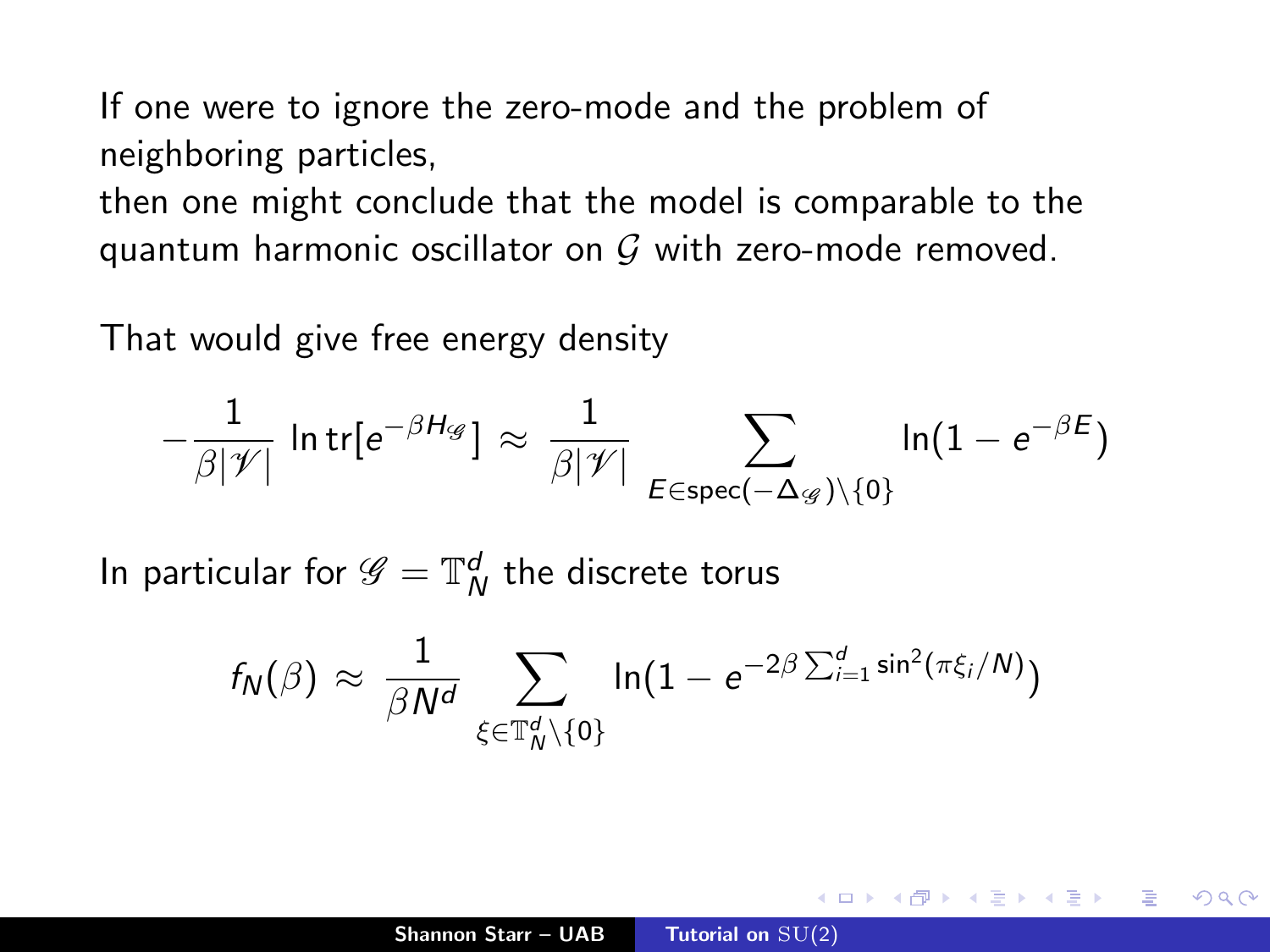$$
f_N(\beta) \approx \frac{1}{\beta N^d} \sum_{\xi \in \mathbb{T}_N^d \setminus \{0\}} \ln(1 - e^{-2\beta \sum_{i=1}^d \sin^2(\pi \xi_i/N)})
$$
  
\$\sim \frac{1}{\beta} \int\_{[0,1]^d} \ln(1 - e^{-2\beta \sum\_{i=1}^d \sin^2(\pi x\_i)}) dx\_1 \cdots dx\_d\$  
= 
$$
\frac{1}{(2\pi)^d \beta^{1+(d/2)}} \int_{[0,2\pi \beta^{1/2}]^d} \ln(1 - e^{-2\beta \sum_{i=1}^d \sin^2(\frac{y_i}{2\beta^{1/2}})}) dy_1 \cdots dy_d
$$
  
\$\sim \frac{1}{\pi^d \beta^{(2d+1)/2}} \int\_{\mathbb{R}^d} \ln(1 - e^{-||y||^2/2}) dy\_1 \cdots dy\_d\$

This is ignoring important issues. But it is easy to see that it leads to an upper bound in this limit:  $N \to \infty$  first and then  $\beta \to \infty$ .

a mills.

4 A 6 4 F 6

K 로 )

扂